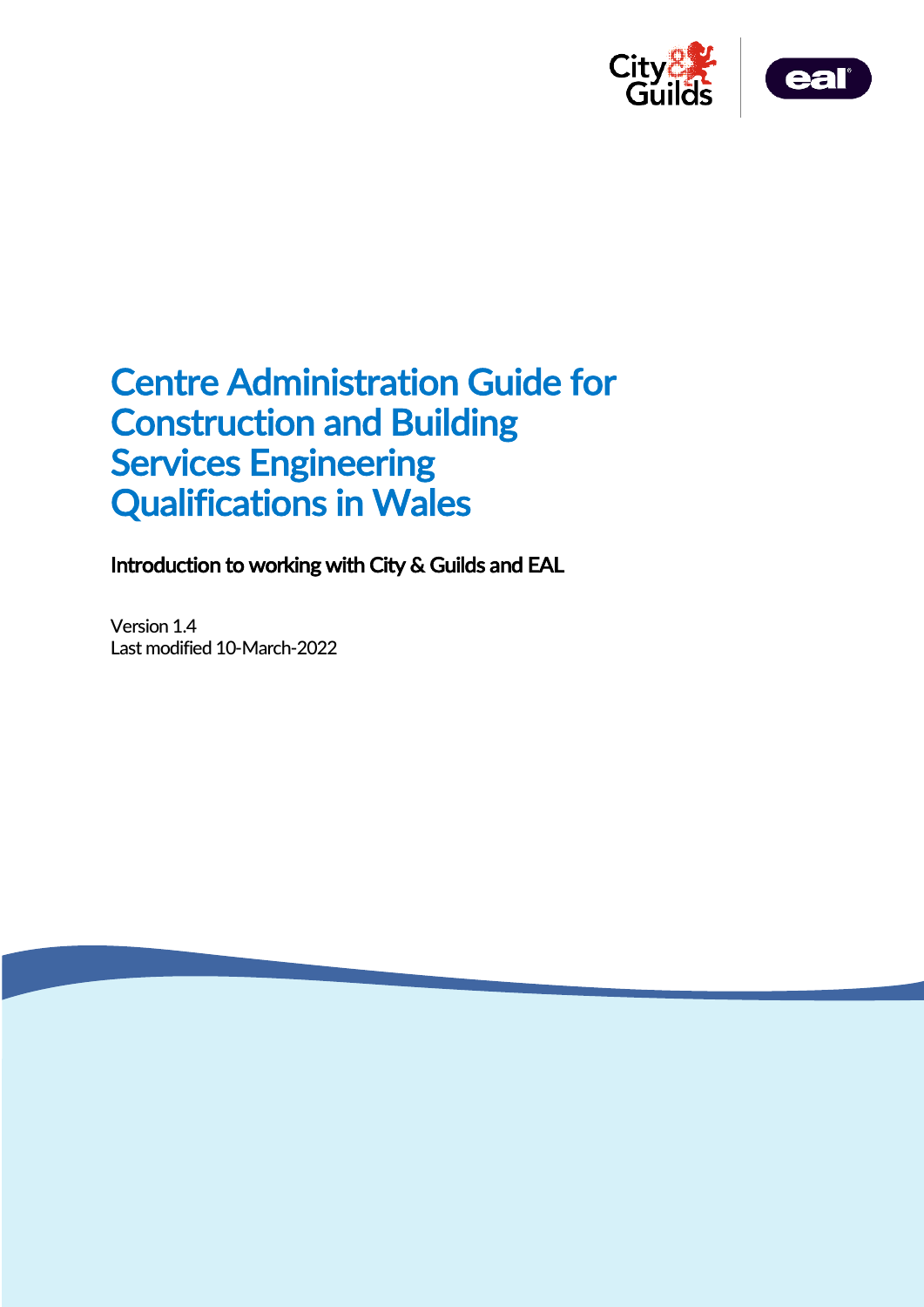# **Contents**

| 1. |      |                                                                  |  |
|----|------|------------------------------------------------------------------|--|
|    | 1.1. |                                                                  |  |
|    | 1.2. |                                                                  |  |
|    | 1.3. |                                                                  |  |
|    | 1.4. | Assessor and IQA qualifications for Construction and Building    |  |
|    |      |                                                                  |  |
|    |      |                                                                  |  |
| 2. |      |                                                                  |  |
|    | 2.1. |                                                                  |  |
|    | 2.2. |                                                                  |  |
|    | 2.3. |                                                                  |  |
|    | 2.4. |                                                                  |  |
|    | 2.5. |                                                                  |  |
|    | 2.6. | Centre and qualification ongoing quality assurance monitoring 10 |  |
|    | 2.7. |                                                                  |  |
|    | 2.8. |                                                                  |  |
|    | 2.9. |                                                                  |  |
|    |      |                                                                  |  |
|    |      |                                                                  |  |

Appendix 1: Customer approval journey

Appendix 2: Additional fees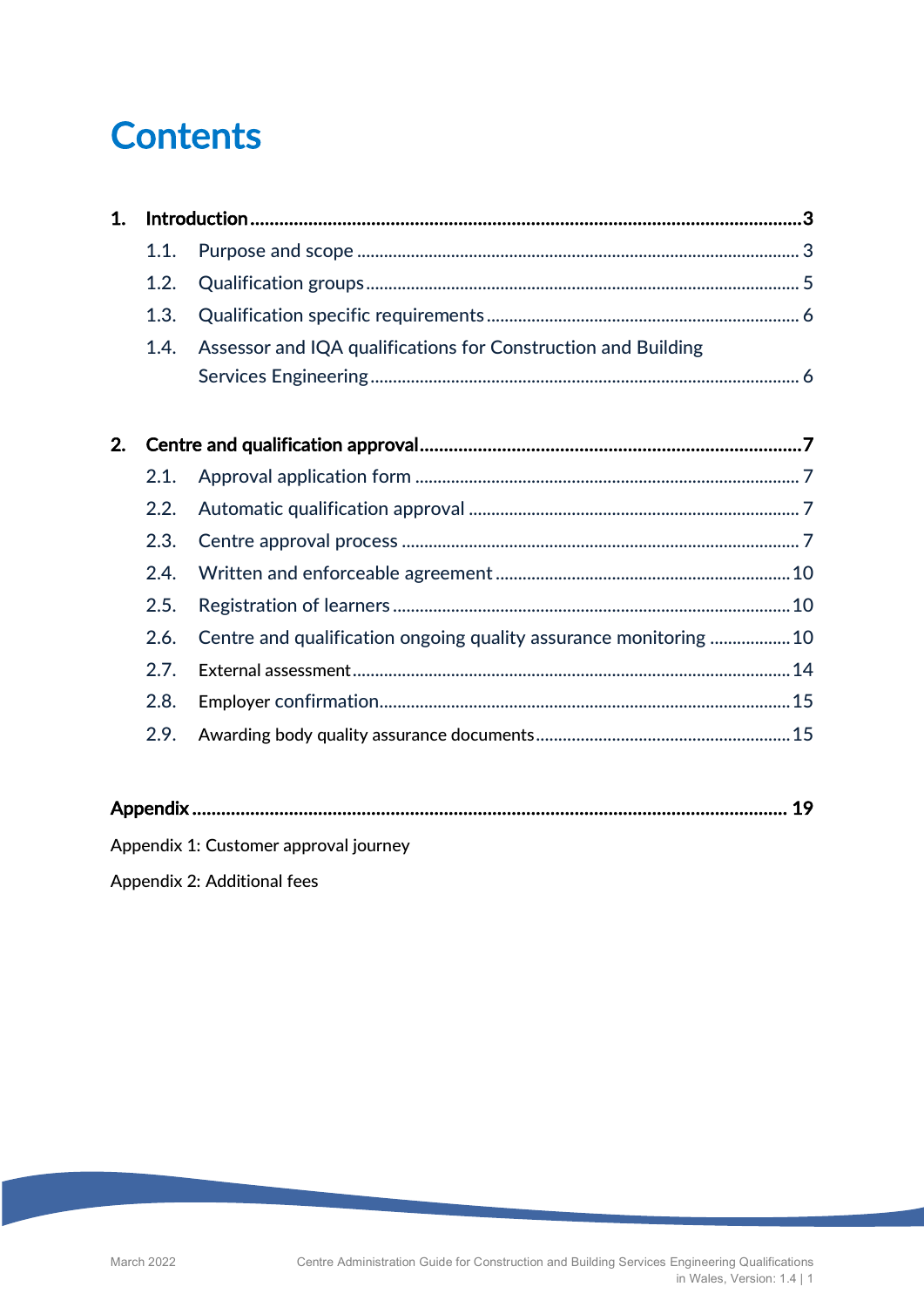# 1. Introduction

# 1.1. Purpose and scope

The Construction and Building Services Engineering (CBSE) qualifications in Wales are offered by City & Guilds and EAL. The two awarding bodies will be the sole providers of a new suite of fundable qualifications in Wales, which will be available for delivery from September 2021.

The purpose of this document is to provide an overview of the quality assurance processes and procedures in the context of the CBSE suite of qualifications. It covers how City & Guilds and EAL will adopt new ways of working and how that will impact new and existing centres (to either awarding body) in relation to:

- centre / qualification approval
- ongoing quality assurance monitoring
- centre administration

This Centre Administration Guide also identifies where the information on existing processes can be accessed.

|  |  |  | The suite of qualifications is comprised of: |  |
|--|--|--|----------------------------------------------|--|
|--|--|--|----------------------------------------------|--|

| <b>City &amp; Guilds Qualification Name</b>                                             | <b>Qualification</b><br><b>Number</b> | QiW<br><b>Reference</b> |
|-----------------------------------------------------------------------------------------|---------------------------------------|-------------------------|
| Foundation Qualification in Construction and Building<br>Services Engineering (Level 2) | 8042-01                               | C00/4092/6              |
| Core in Construction and Building Services Engineering (Level<br>2)                     | 8042-02                               | C00/4414/0              |
| Progression in Construction (Level 2) - Bricklaying                                     | 8042-03                               | C00/4169/2              |
| Progression in Construction (Level 2) - Architectural Joinery                           | 8042-04                               | C00/4169/2              |
| Progression in Construction (Level 2) - Site Carpentry                                  | 8042-05                               | C00/4169/2              |
| Progression in Construction (Level 2) - Timber Frame<br>Erection                        | 8042-06                               | C00/4169/2              |
| Progression in Construction (Level 2) - Painting and<br>Decorating                      | 8042-07                               | C00/4169/2              |
| Progression in Construction (Level 2) - Solid Plastering                                | 8042-08                               | C00/4169/2              |
| Progression in Construction (Level 2) - Dry Lining - Fixing                             | 8042-09                               | C00/4169/2              |
| Progression in Construction (Level 2) - Groundworks                                     | 8042-10                               | C00/4169/2              |
| Progression in Construction (Level 2) - Roof Slating and Tiling                         | 8042-11                               | C00/4169/2              |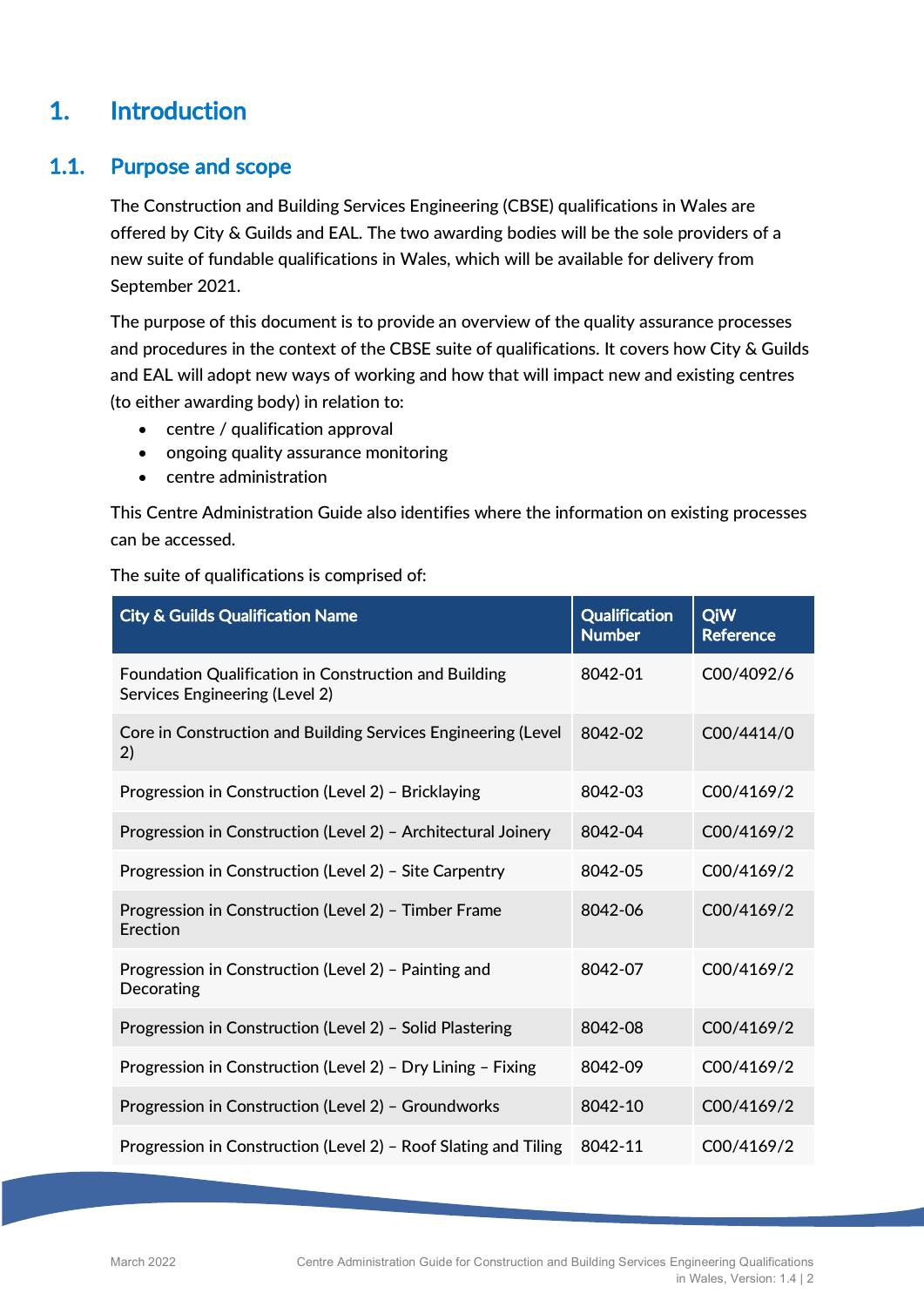| Progression in Construction (Level 2) - Wall and Floor Tiling | 8042-23 | C00/4169/2 |
|---------------------------------------------------------------|---------|------------|
| Construction (Level 3) - Dry Lining                           | 8042-18 | C00/4327/0 |
| Construction (Level 3) - Roof Slating and Tiling              | 8042-20 | C00/4327/1 |
| Construction (Level 3) - Civil Operations - Groundworks       | 8042-19 | C00/4327/2 |
| Construction (Level 3) - Timber Frame Erection                | 8042-15 | C00/4327/4 |
| Construction (Level 3) - Bricklaying                          | 8042-12 | C00/4169/3 |
| Construction (Level 3) - Architectural Joinery                | 8042-13 | C00/4327/5 |
| Construction (Level 3) - Site Carpentry                       | 8042-14 | C00/4283/1 |
| Construction (Level 3) - Painting and Decorating              | 8042-16 | C00/4327/6 |
| Construction (Level 3) - Solid Plastering                     | 8042-17 | C00/4327/7 |
| Construction (Level 3) - Wall and Floor Tiling                | 8042-21 | C00/4327/8 |
| Construction (Level 3) - Plant Operations                     | 8042-22 | C00/4491/9 |

| <b>EAL Qualification Name</b>                                                                                   | <b>Qualification</b><br><b>Number</b> | QiW<br><b>Reference</b> |
|-----------------------------------------------------------------------------------------------------------------|---------------------------------------|-------------------------|
| Progression in Building Services Engineering (Level 2) -<br><b>Plumbing and Heating</b>                         | C00/4169/0A                           | C00/4169/0              |
| Progression in Building Services Engineering (Level 2) -<br>Electrotechnical Systems and Equipment Installation | C00/4169/0B                           | C00/4169/0              |
| Building Services Engineering (Level 3) - Heating and<br><b>Ventilating Installation</b>                        | C00/4278/5                            | C00/4278/5              |
| Building Services Engineering (Level 3) - Heating and<br><b>Ventilating Craftsperson</b>                        | C00/4278/6                            | C00/4278/6              |
| Building Services Engineering (Level 3) - Plumbing and<br>Heating                                               | C00/4278/7                            | C00/4278/7              |
| Building Services Engineering (Level 3) - Electrotechnical<br>Installation                                      | C00/4278/8                            | C00/4278/8              |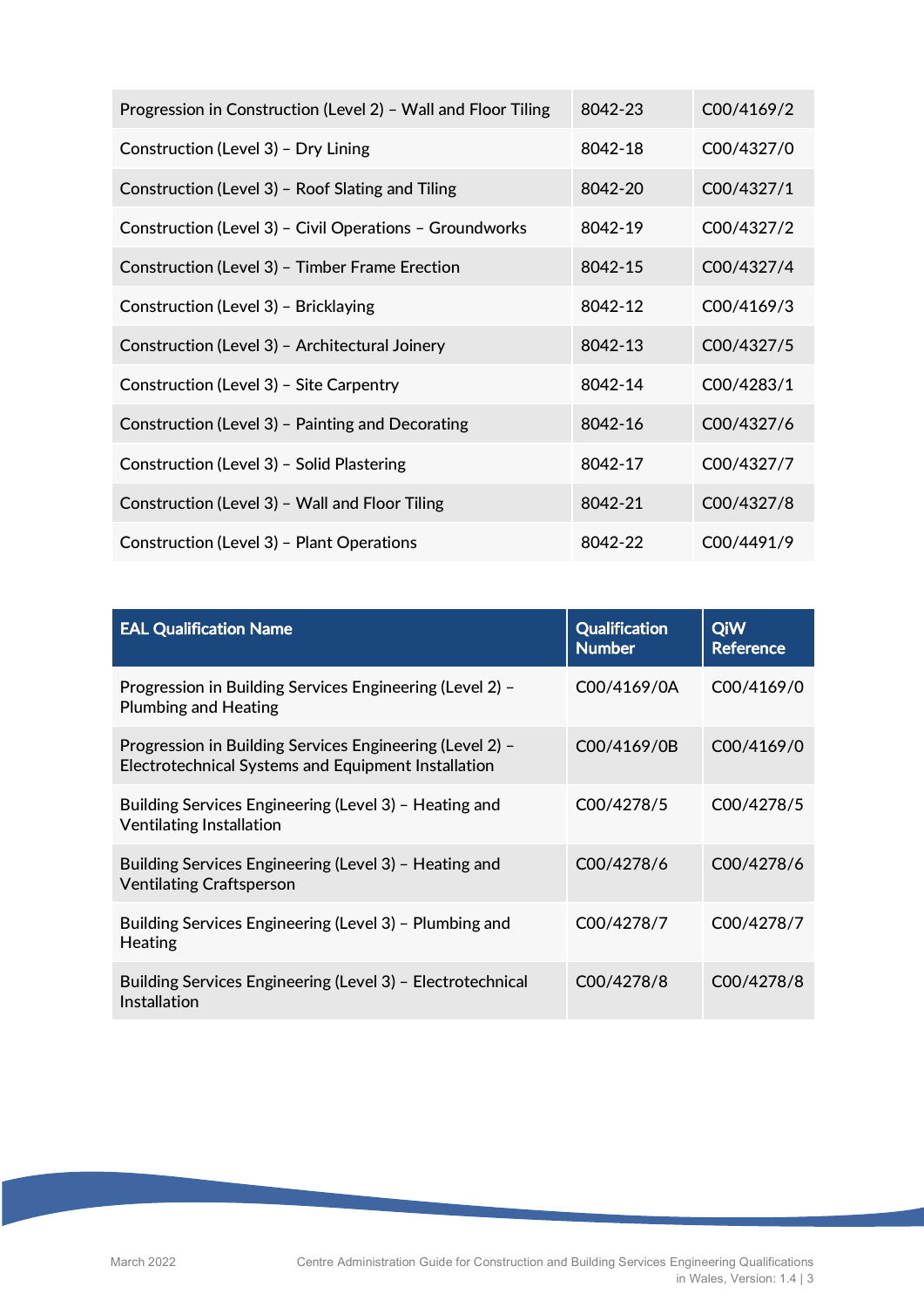# 1.2 Qualification groups

The tables below show how the qualifications have been grouped together in relation to their shared assessment characteristics.

#### Level 2

| <b>Qualification</b> | <b>Assessment method</b> | <b>Characteristics</b>                                    |
|----------------------|--------------------------|-----------------------------------------------------------|
| Core                 | On-screen knowledge test | Externally set, externally marked                         |
|                      | Project                  | Externally set, internally marked,<br>externally verified |
|                      | <b>Guided discussion</b> | Internally set, internally marked,<br>externally verified |
| Foundation           | On-screen knowledge test | Externally set, externally marked                         |
|                      | Project                  | Externally set, internally marked,<br>externally verified |
|                      | <b>Guided discussion</b> | Internally set, internally marked,<br>externally verified |
| Progression          | On-screen knowledge test | Externally set, externally marked                         |
|                      | Project                  | Externally set, internally marked,<br>externally verified |
|                      | <b>Guided discussion</b> | Internally set, internally marked,<br>externally verified |

#### Level 3

| <b>Qualification</b>                | <b>Assessment method</b>       | <b>Characteristics</b>                                    |
|-------------------------------------|--------------------------------|-----------------------------------------------------------|
| All Level 3 trade<br>qualifications | On-screen knowledge test       | Externally set, externally marked                         |
|                                     | Project                        | Externally set, internally marked,<br>externally verified |
|                                     | <b>Professional Discussion</b> | Externally set, externally marked                         |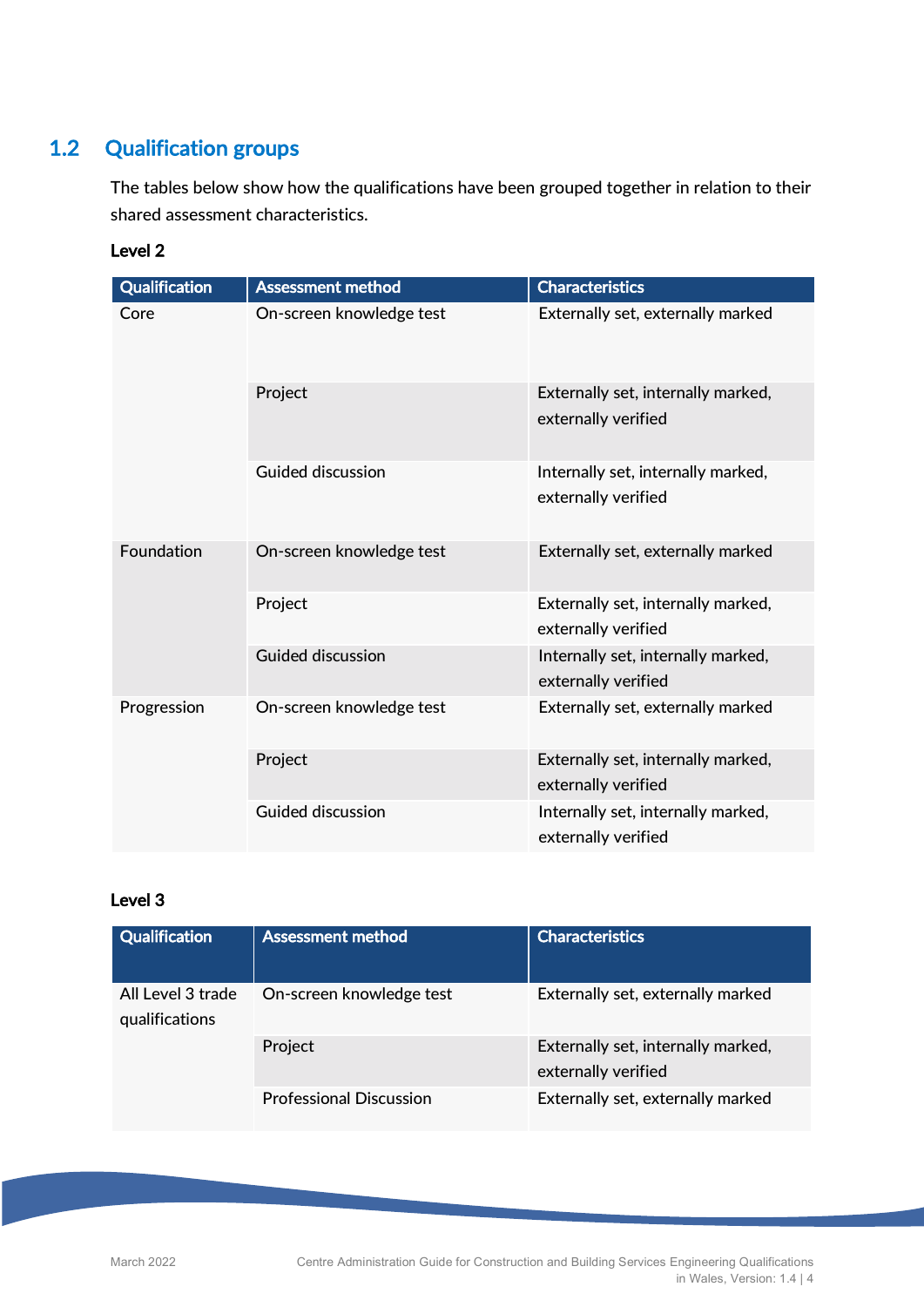Safety Critical test (only applicable for Electrotechnical Installation and Heating & Ventilating trades) Externally set, internally marked, externally verified

# 1.3 Qualification specific requirements

City & Guilds and EAL have developed qualification handbooks (City & Guilds), manuals (EAL), assessment packs and project packs available in the 'Qualifications' section of the Skills for Wales website, for each qualification being offered within the CBSE suite of qualifications. They provide explicit guidance to centres with regards to:

- which awarding body is responsible for the qualification
- subject content
- qualification structure, unit content and purpose
- progression routes
- assessment methods and assessment criteria
- external quality assurance methods
- support materials
- guided learning hours
- grading information
- permissible unit / credit combinations
- unit learning outcomes
- learner entry requirements
- physical resource requirements
- registration and certification information
- assessor and Internal Quality Assurer (IQA) requirements for occupational competency and qualifications held
- approval requirements
- administration information
- access arrangements
- special consideration and reasonable adjustments
- internal / external appeals

Centres must ensure that they familiarise themselves with the requirements outlined in the relevant qualification handbook as evidence of compliance must be demonstrated for initial approval and ongoing quality assurance monitoring.

# 1.4 Assessor and IQA qualifications for Construction and Building Services **Engineering**

The assessment principles agreed between Qualifications Wales and the awarding bodies for the suite of qualifications state that, in addition to occupational competence / understanding and knowledge, assessors for framework units must hold a suitable qualification.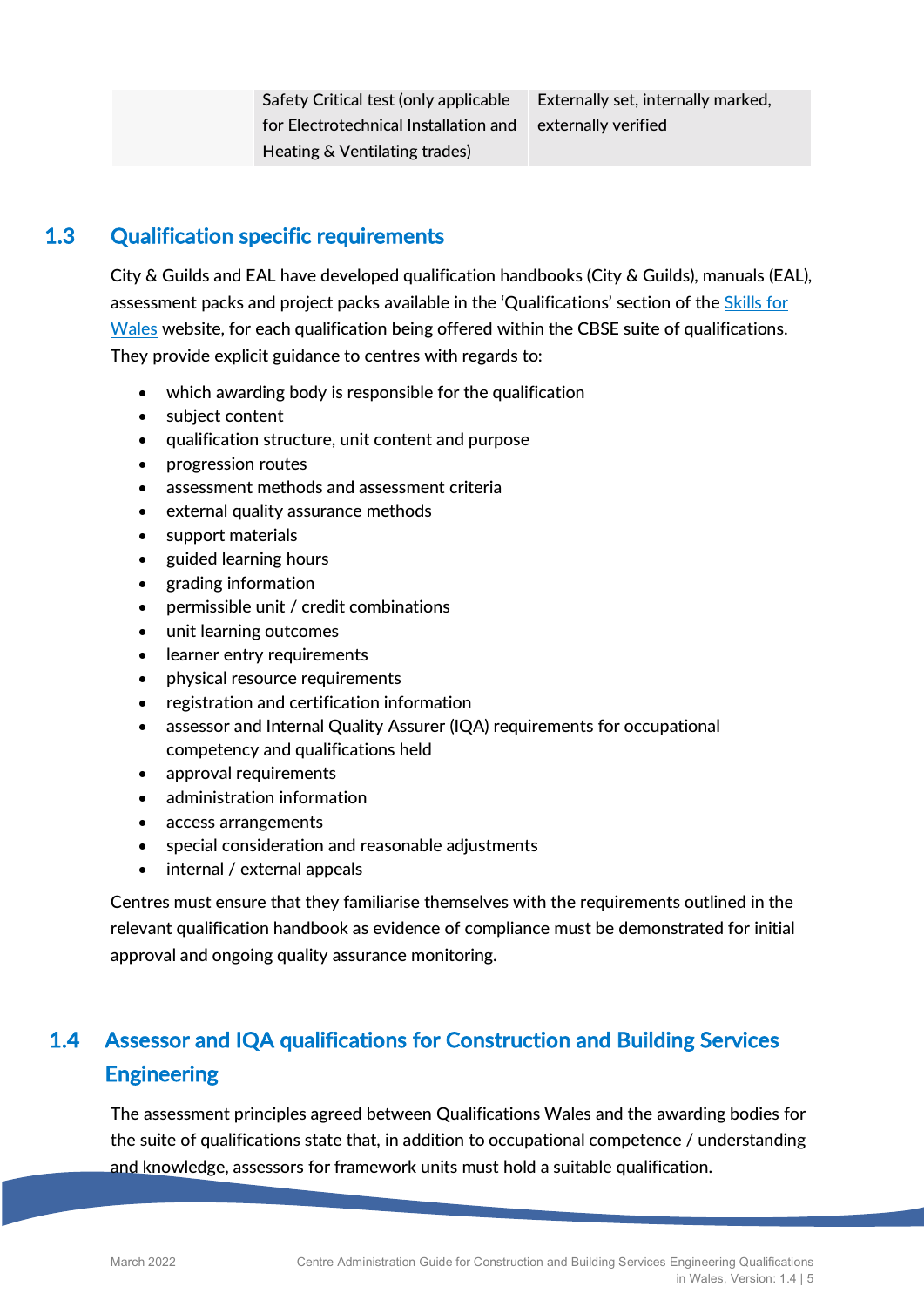Refer to the qualification handbooks for details of the qualifications, knowledge and competence required by assessors and internal quality assurers.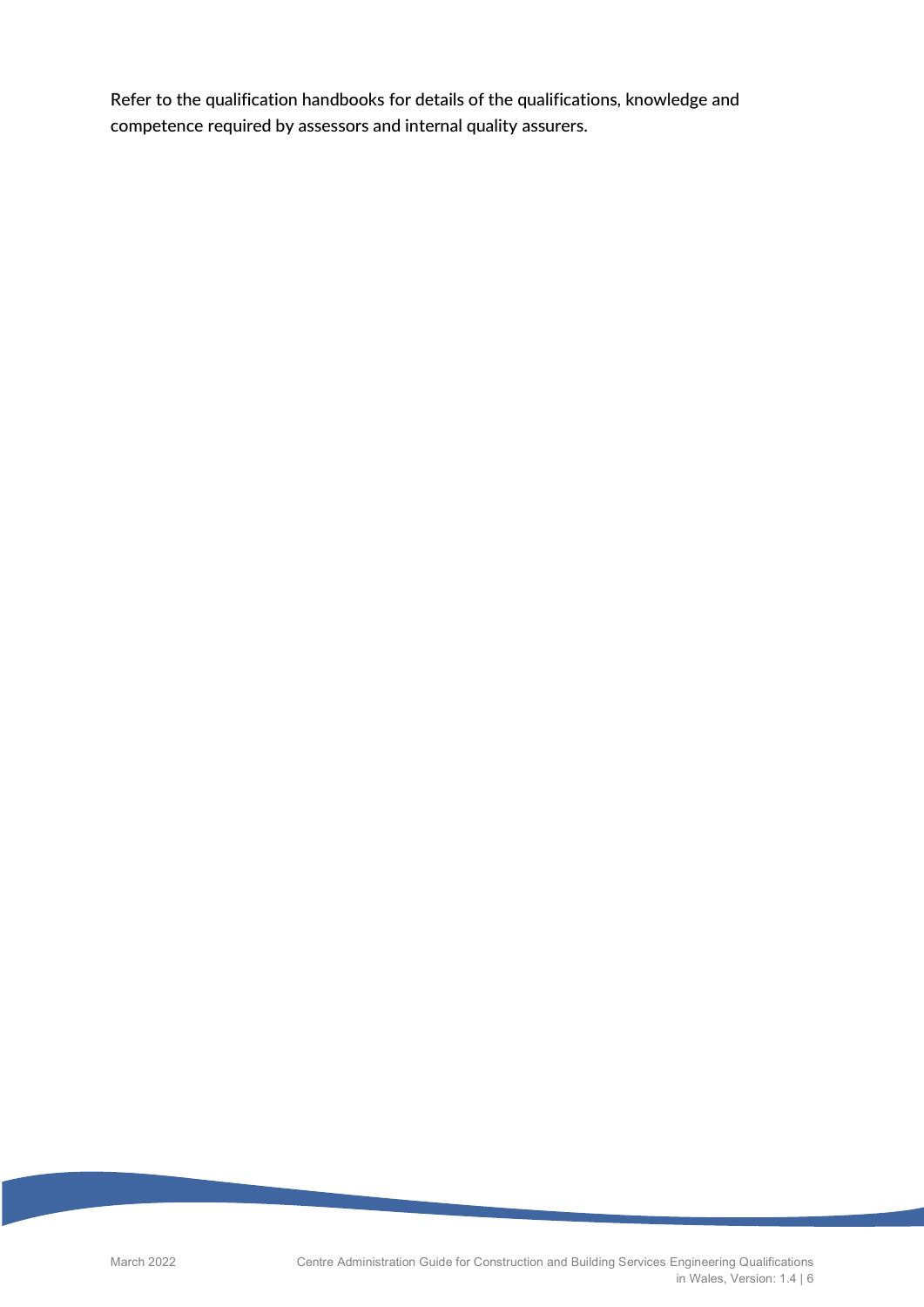# 2 Centre and qualification approval

# 2.1 Approval application form

For all qualifications, City & Guilds and EAL have developed a joint application form for approval which is available on https://www.skillsforwales.wales/become-a-centre. The single form, in addition to **FAQs**, aim to make the application process easier for centre and qualification approval. Centres only need to make one application to offer one or more qualifications. A guidance document provides advice to centres around the information City  $\&$ Guilds and EAL require for the application.

Centre information will be shared between the awarding bodies, so the respective approval processes and system requirements can be managed smoothly. The approval form is available in Welsh and English and needs to be used by all organisations seeking approval for this suite of qualifications whether they are existing centres with the, or new centres to both awarding bodies.

# 2.2 Automatic qualification approval

Centres who initially only apply for lower-level qualifications within a trade will be required to seek additional qualification approval to deliver higher level qualifications.

Where a centre is approved to offer qualifications relating to one awarding body and wish to add qualifications relating to the other awarding body later, the awarding bodies will share data and map the centre information to reduce the administrative burden upon centres. An external quality assurer (EQA), allocated by the awarding body, will still be required to complete a qualification approval activity (face-to-face or remote).

The customer approval journey is illustrated in the process flowchart in Appendix 1.

# 2.3 Centre approval process

#### 2.3.1 Pre-application stage

Once a centre has expressed an interest in offering the qualifications, advice and guidance will be provided by relevant awarding body staff. This may be guidance on how to become a centre or specific qualification advice.

#### 2.3.2 Completing the application form and submission

Organisations will complete an application form and submit it to the skillsforwales.quality@cityandguilds.com email address. The form includes an information sharing consent declaration. Once received, each application form will be reviewed to ensure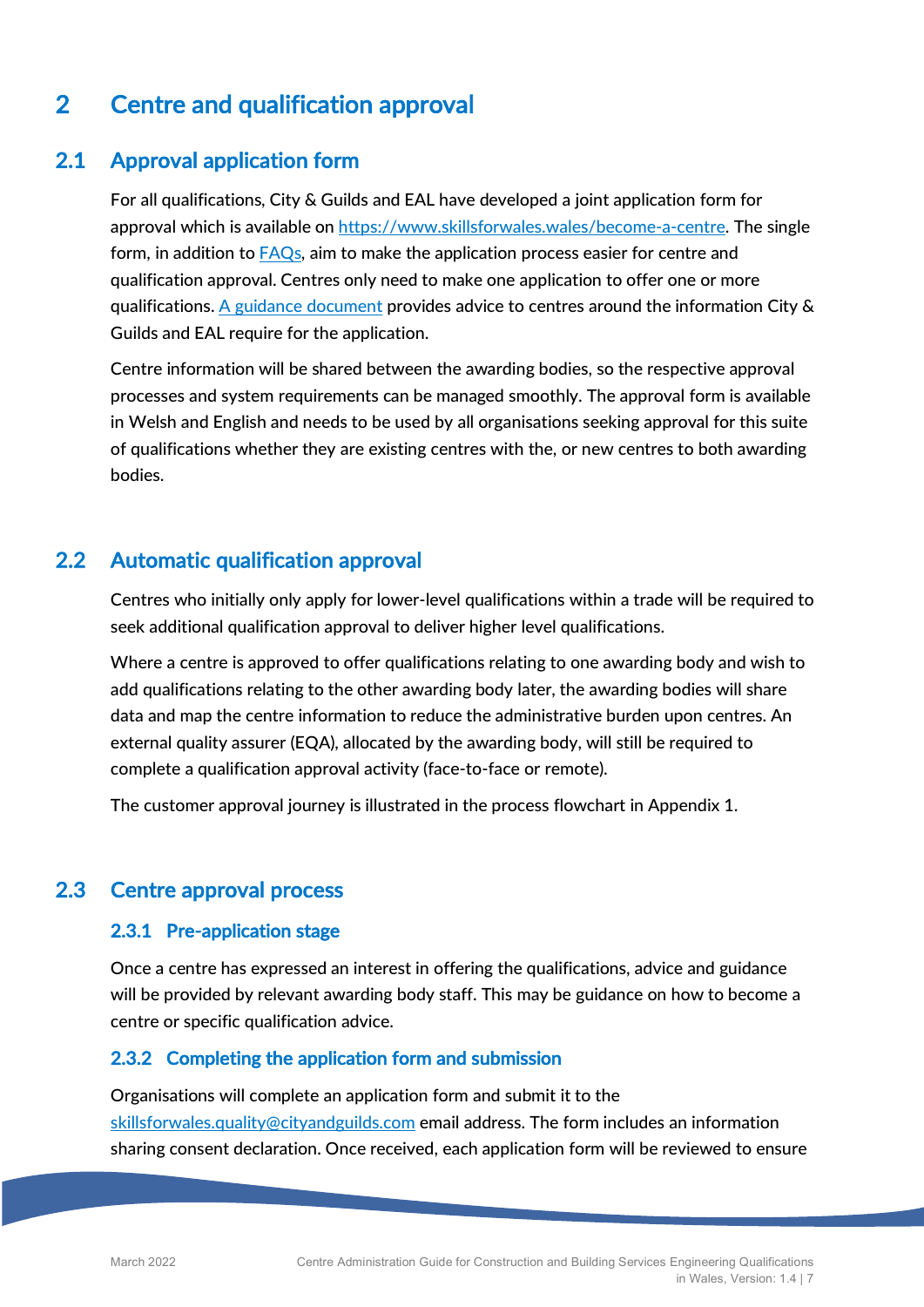that all required information is in place, and that there are no gaps in the form or missing evidence. Incomplete forms will be returned, with the missing information indicated.

#### 2.3.3 Approval assessment stage

The awarding bodies will work with the centre to ensure all relevant information is provided to progress the application for approval.

Once the application is accepted the awarding body will allocate an External Quality Assurer (EQA), for an approval activity to be arranged. Depending on the trade approval(s) sought, different EQAs will be allocated by the awarding body(s) to undertake the approval activities. The awarding body will share the approval application with the EQAs. This may result in multiple approval reports being issued per application and awarding body with only one application form completed by the centre.

### 2.3.4 Approval activity

Centre and qualification approval activities can take place remotely or by visit. EQA(s) will be allocated by the awarding body to complete the approval and will liaise directly with the centre to arrange a date and time and confirm any evidence they require access to (section 1.1 above outlines which awarding body is responsible for the qualifications).

During the approval activity, the EQA will review evidence against the criteria for centre approval, as well as criteria specific to the qualification(s) for which approval has been sought. Any gaps in resources, evidence, policy, staff etc, will be discussed with the centre and recorded by the EQA on an approval report. The EQA will prepare the approval report following the visit and submit it to the relevant awarding body for review. If the application only relates to one awarding body, the relevant awarding body team will make an approval decision, based on the recommendations made by the EQA in the report. Separate approval reports will be submitted for each EQA allocated by the awarding body(s).

Once an application has been accepted, an approval decision will be made in writing via email within 30 working days. Centres need to be aware that they must not recruit learners to the qualifications until approval has been granted. Delivery of the qualifications prior to confirmation of approval will not be permitted as there may be an adverse effect on learners should an application for approval not be successful.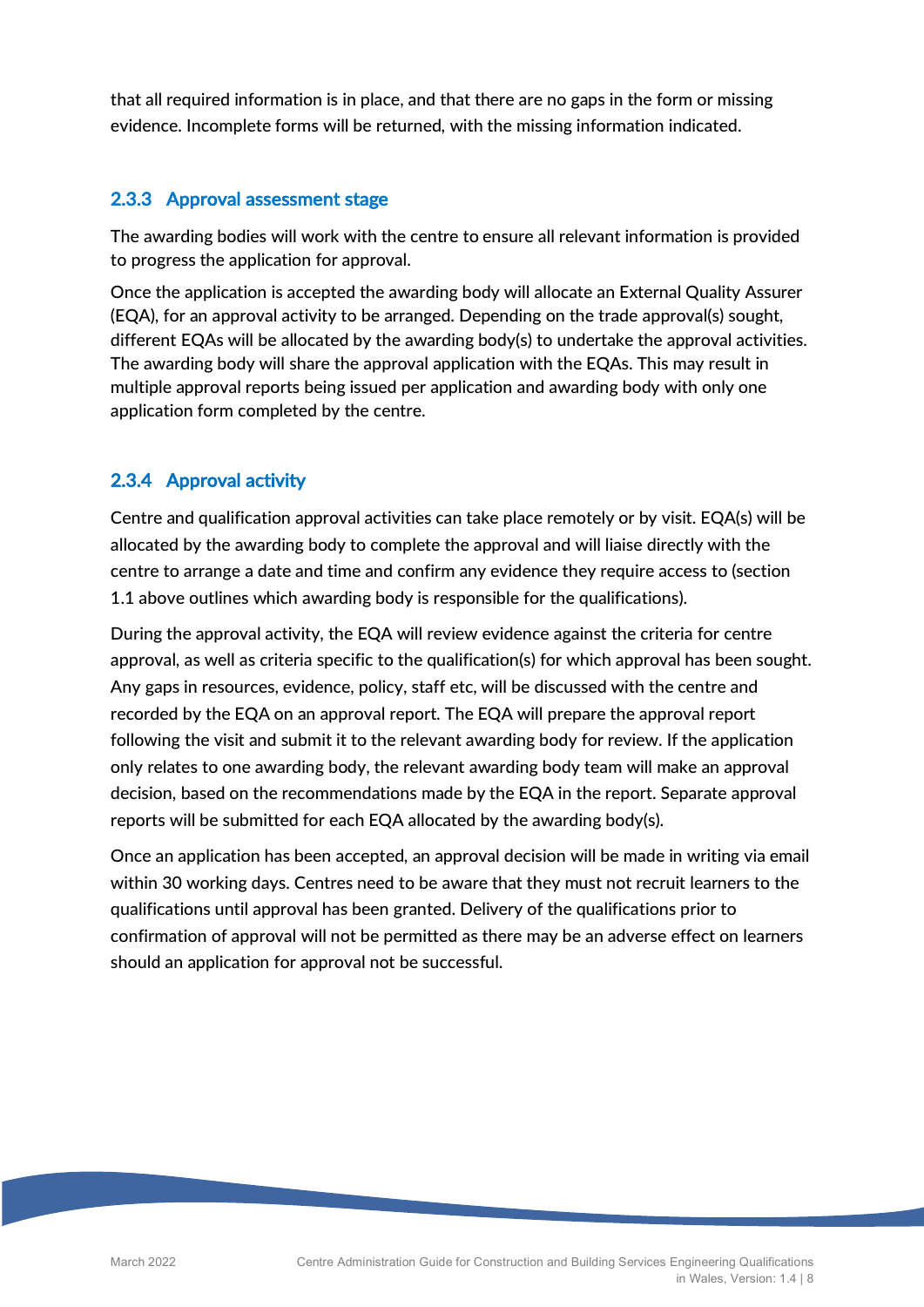#### 2.3.5 Approval decisions

Potential decisions related to centre or qualification approvals are listed below. Following the approval activity, the allocated EQA(s) may recommend that not all qualifications can be offered by the centre. The EQA will provide verbal feedback to the centre and confirm in the approval report what action(s) needs to be taken to gain approval. There is no right of appeal to an initial centre and qualification approval decision.

| <b>Outcome</b>                               | <b>Rationale</b>                                                                                                                                                                                                                                                                               | <b>Actions</b>                                                                                                                                                                      | <b>Example</b>                                                                                                                                             | <b>Timeframe</b>                                                                                                                                                                                                                                    |
|----------------------------------------------|------------------------------------------------------------------------------------------------------------------------------------------------------------------------------------------------------------------------------------------------------------------------------------------------|-------------------------------------------------------------------------------------------------------------------------------------------------------------------------------------|------------------------------------------------------------------------------------------------------------------------------------------------------------|-----------------------------------------------------------------------------------------------------------------------------------------------------------------------------------------------------------------------------------------------------|
| Approval<br>granted - no<br>actions          | Centre has met all<br>criteria for centre<br>and/or qualification<br>approval.                                                                                                                                                                                                                 | N/A - Centre can<br>register/enter<br>learners with the<br>awarding bodies.                                                                                                         | N/A                                                                                                                                                        | N/A                                                                                                                                                                                                                                                 |
| Approval<br>granted with<br>actions          | Centre has met<br>most criteria for<br>centre and/or<br>qualification<br>approval.<br>Outstanding<br>elements could be<br>easily corrected and<br>would not have an<br>adverse effect on<br>learners or the<br>integrity of the<br>qualification(s).                                           | Approval report will<br>clearly list<br>outstanding (minor)<br>actions to be<br>completed by the<br>centre. Centre can<br>register / enter<br>learners with the<br>awarding bodies. | Centre has<br>elements of<br>policies missing<br>that would not<br>impact on<br>assessment or<br>learner<br>experience.                                    | Dependent on<br>the nature of<br>the actions - up<br>to 3 months to<br>address the<br>actions. If the<br>actions are not<br>addressed the<br>approval<br>application will<br>be nullified and<br>prospective<br>centres will<br>need to<br>reapply. |
| Approval<br>not granted<br>– with<br>actions | Applicant has not<br>met the<br>requirements for<br>centre and/or<br>qualification<br>approval. Issues<br>identified could<br>have a significant<br>impact on the<br>integrity and validity<br>of the<br>qualification(s) or<br>the effective<br>operation of a<br>centre if not<br>addressed. | Centre and/or<br>qualification<br>approval will not be<br>confirmed. Approval<br>report will list<br>outstanding actions<br>to be completed.                                        | Centre does<br>not have<br>occupationally<br>competent<br>assessment<br>/IQA staff or<br>cannot meet<br>the<br>requirements of<br>the<br>qualification(s). | Up to 6 months<br>to address the<br>actions. If the<br>actions are not<br>addressed the<br>approval<br>application will<br>be nullified and<br>prospective<br>centres will<br>need to<br>reapply.                                                   |

Please note - where additional visits are required as a result of actions, these may be subject to charge (see Appendix 2). Direct claims status (DCS) will not be available for centres offering these qualifications for a minimum of two years. This means that all certification claims for learners must be approved by the awarding body.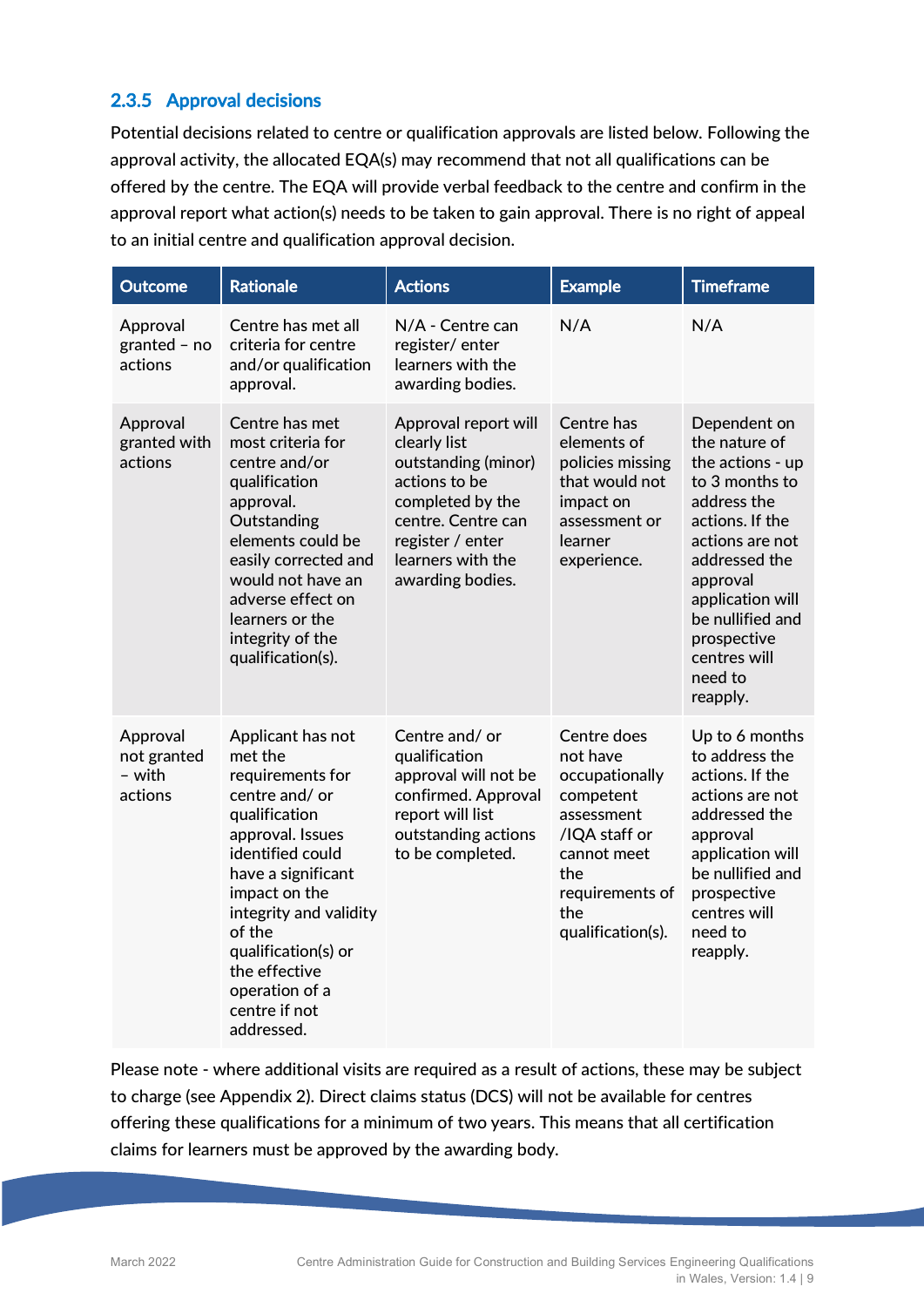# 2.4 Written and enforceable agreement

The application form constitutes part of the written and enforceable agreement for each awarding body, in accordance with Qualifications Wales' Standard Conditions of Recognition C2. It should be noted that although City & Guilds and EAL are working to provide a joint suite of qualifications, each awarding body will have a separate written and enforceable agreement in place, detailing the contractual obligations between the two entities. This means, for example, that one awarding body can terminate centre approval in instances of non-compliance or malpractice. Whilst this does not automatically mean that the other awarding body will do the same, City & Guilds and EAL will share all relevant information that could have an impact on ongoing centre or qualification approval.

## 2.5 Registration of learners

Registration of learners takes place on the respective system of the relevant awarding body owner and operators of the qualifications.

- For the construction qualifications, this will be on City & Guilds Walled Garden system. Detailed guidance on how to register candidates is available on Walled Garden Help and Support
- For the building services engineering qualifications, this will be on EAL's Online Services system. EAL 'Guide to Online Services' is available on the secure portal of the EAL website

# 2.6 Centre and qualification ongoing quality assurance monitoring

#### 2.6.1 Centre quality assurance activities

Ongoing centre quality assurance activities ensure the integrity of the qualifications being delivered and the validity and reliability of results.

Centre quality assurance activities will be planned and completed via the awarding body online systems: Smarter Touch for EAL and Walled Garden for City & Guilds.

Activities will include sampling of centre internal quality assurance processes, in line with the relevant awarding body guidance as outlined in City & Guilds Quality Assurance Standards: Centre Handbook and EAL Quality Assurance Requirements. Centres will also be required to ensure qualification delivery, assessment and IQA staff are qualified and occupationally competent to the standards outlined in the qualification handbooks / manuals. Quality assurance activities could be either remote or a visit to the centre. Where appropriate, there will be a visit to centres when on-screen assessments are being delivered to ensure that the secure storage of test materials and administration of the examination are in accordance with Joint Council for Qualifications: Instructions for Conducting Examinations document.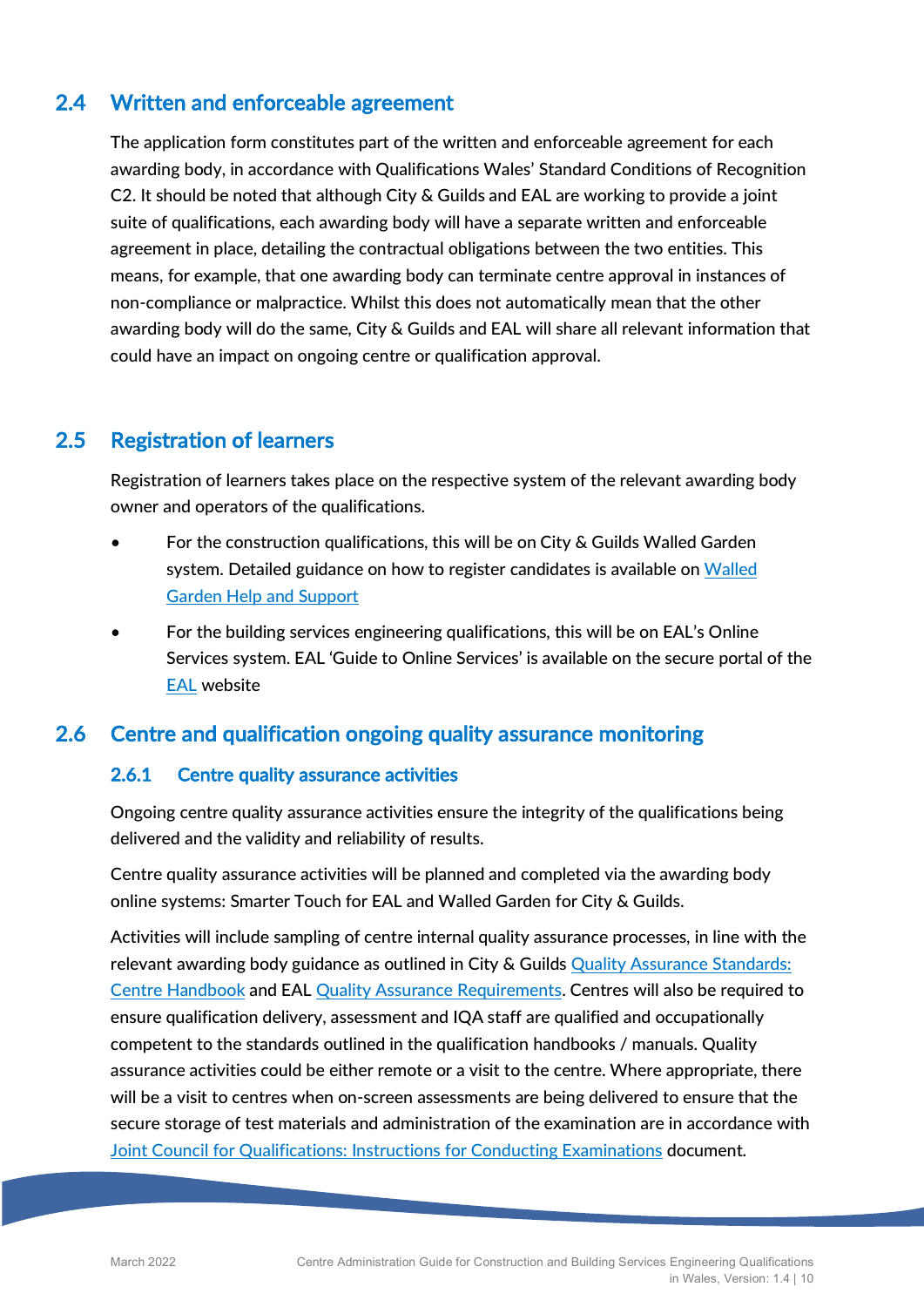EQAs will be required to undertake Advisory and Systems activities for the qualifications, as outlined below. The EQA will contact the centre direct to arrange activities.

Advisory activities include:

- Meeting staff responsible for delivery, assessment and IQA of the qualifications
- Identification of when learners will complete relevant centre-assessed components and be ready for certification/progression, to plan sampling activities
- Confirmation of trade units being completed for City & Guilds Core and Foundation qualifications
- Discussion of when assessments are likely to take place and observation of any in progress
- Reviewing/discussion of qualification marking guidance and documentation
- Reviewing staff CPD, original certificates, CVs
- Reviewing planned standardisation activities in centres to ensure that this accounts for the move to graded qualifications
- Update on any assessments likely to be completed in Welsh

Centres can request additional Advisory activities for support and advice, for instance, development of new staff, or following high risk actions being identified (see Appendix 2 for activity fees).

Systems activities $1$  include:

- Reviewing centre management systems, e.g., policies and procedures
- Reviewing assessment records to ensure they are carried out and documented appropriately, in line with requirements
- Checking to ensure appropriate learner support is in place
- Reviewing centre resources to ensure that appropriate staff, equipment and support is in place so that assessments can be carried out safely and securely
- Reviewing quality assurance processes e.g., Standardisation, IQA sampling, staff inductions, CPD activities, training, and development plans

Advisory and Systems activities will be planned to take place<sup>2</sup> before sampling of candidate evidence. This is a new suite of qualifications and centres are likely to require greater support during the delivery of the qualification. Support early on in the qualification will lead to the sampling and certification process being much smoother for centres

-

 $1$  For EAL, systems activities are completed alongside the sampling activity

 $2$  For EAL, systems processes will be reviewed during sampling and advisory engagement activities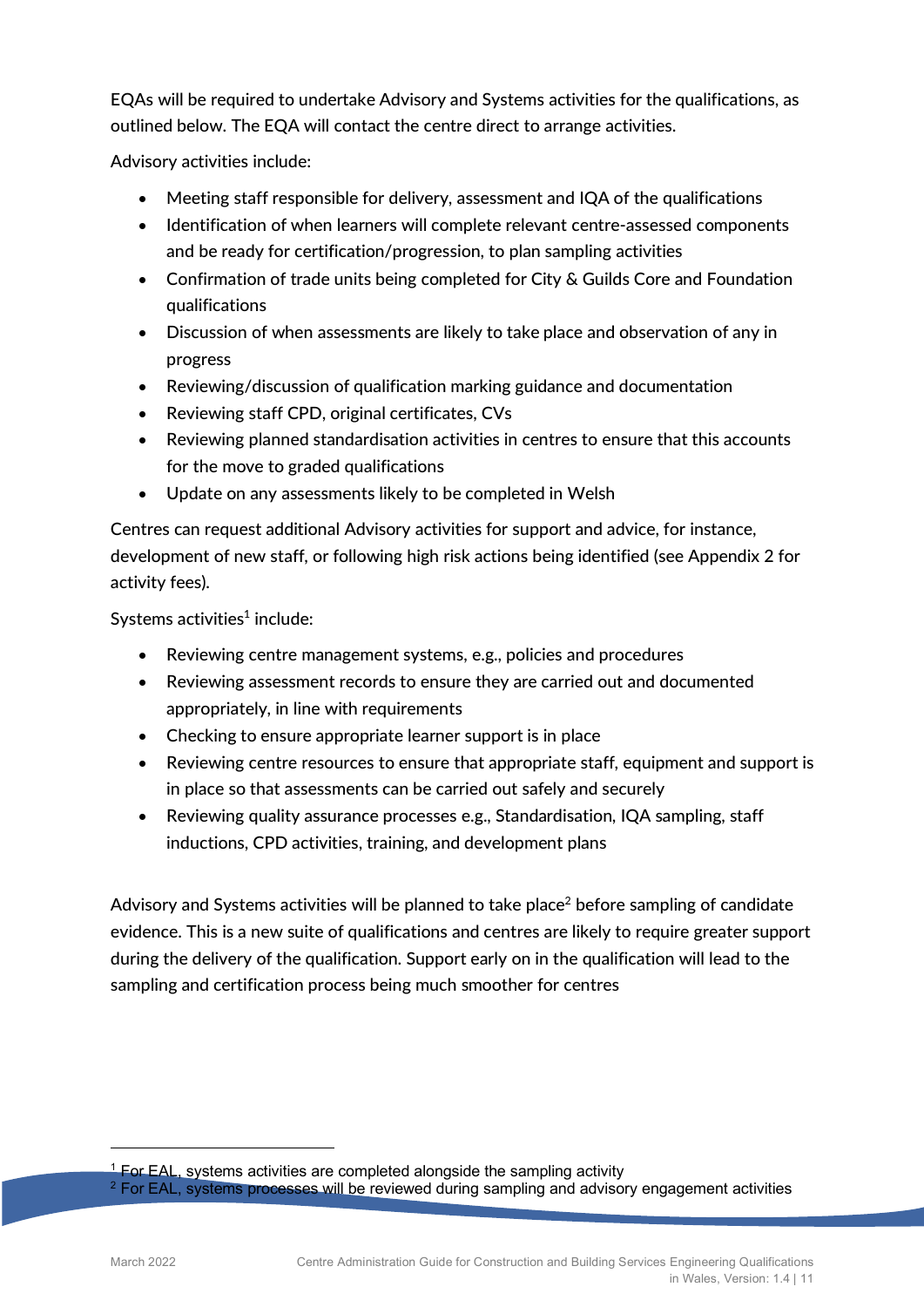# 2.6.2 Qualification sampling activities

EQAs will be appointed by each awarding body to conduct sampling activities of qualifications. The purpose of these activities is to review centre quality processes and policies, assessment and IQA records, ensure assessments are being administered in line with the awarding bodies published requirements and that assessment judgements are valid and reliable.

The tables below outline the number of free of charge activities centres will be offered per year and whether they are a mandatory requirement for the centre:

| Level 2             | <b>City &amp; Guilds</b>    |                                                                                                    | <b>EAL</b>                  |                                                                                            |
|---------------------|-----------------------------|----------------------------------------------------------------------------------------------------|-----------------------------|--------------------------------------------------------------------------------------------|
|                     | No. of<br><b>Activities</b> | <b>Comments</b>                                                                                    | No. of<br><b>Activities</b> | <b>Comments</b>                                                                            |
| Advisory activity   | $\mathbf{1}$                | Optional activity, not<br>mandatory for<br>centres to take this<br><b>up</b>                       | $\mathbf{1}$                | Optional activity, not<br>mandatory for centres<br>to take this up                         |
| Systems activity    | $\mathbf{1}$                | Will include Level 2<br>and Level 3<br>qualifications<br>Mandatory activity                        | <b>NA</b>                   | Checks included as<br>part of each EQA<br>sampling activity<br>Mandatory activity          |
| Sampling activities | 3                           | For Core,<br>Foundation and<br>Progression<br>combined<br>Mandatory, required<br>for certification | $\mathfrak{D}$              | Per trade pathway in<br><b>BSE</b> progression<br>Mandatory, required<br>for certification |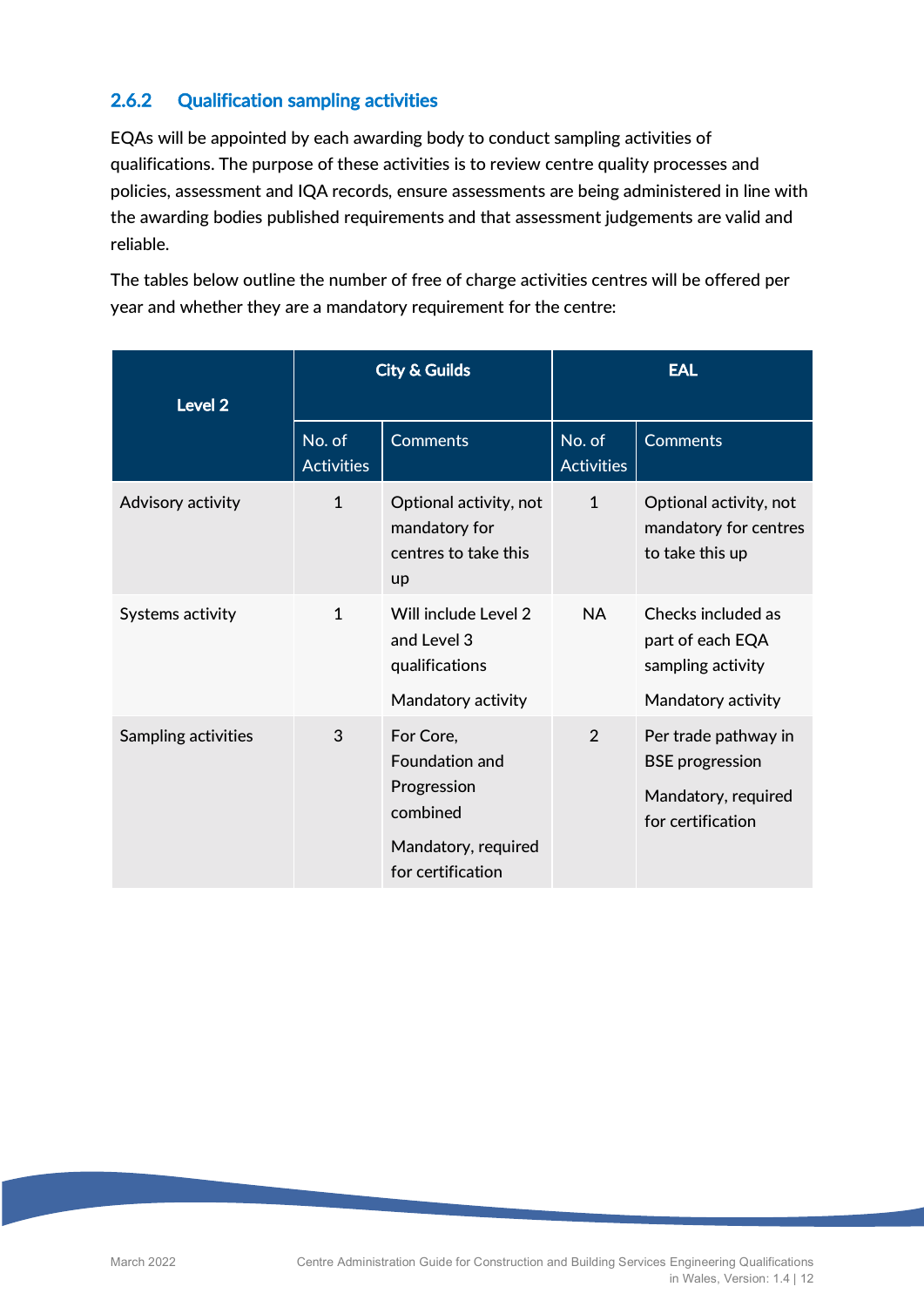| Level 3             | <b>City &amp; Guilds</b>    |                                                                              | <b>EAL</b>                  |                                                                                   |
|---------------------|-----------------------------|------------------------------------------------------------------------------|-----------------------------|-----------------------------------------------------------------------------------|
|                     | No. of<br><b>Activities</b> | <b>Comments</b>                                                              | No. of<br><b>Activities</b> | <b>Comments</b>                                                                   |
| Advisory activity   | 1                           | Optional activity, not<br>mandatory for<br>centres to take this<br><b>up</b> | 1                           | Optional activity, not<br>mandatory for centres<br>to take this up                |
| Systems activity    | $\mathbf{1}$                | Will include Level 2<br>and Level 3<br>qualifications<br>Mandatory activity  | NA.                         | Checks included as<br>part of each EQA<br>sampling activity<br>Mandatory activity |
| Sampling activities | 3                           | Three activities per<br>trade<br>Mandatory, required<br>for certification    | 3                           | Three activities per<br>trade<br>Mandatory, required<br>for certification         |

The process for arranging and completing sampling activities is outlined below:

- a) Centre and EQA arrange a date for the sampling activity to take place, as and when required by the centre.
- b) For City & Guilds qualifications, centre submits details of all candidates actively working towards their qualification (to include those not ready for certification) using a CA2. The CA2 for these qualifications is available on Skills for Wales: Become a **Centre**

EAL EQAs will identify via Online Services (SAP) which candidates are registered and have restricted claims ready for certification.

- c) EQA completes and submits via the online system a sample planner, identifying the agenda for the sample activity which may include:
	- the qualifications and specific learners to be sampled
	- staff to be met / contacted
	- previous actions to be monitored (if applicable)
	- observation of assessment
	- interviews including assessor, IQA and learners
	- policy and procedure updates (EAL only)
- d) EQA sampling activity takes place. The EQA will prepare a report on the sampling activity, which will be discussed with the centre before being submitted via the online system. From the date of submission, centres can expect to receive the EQA report within 10 working days.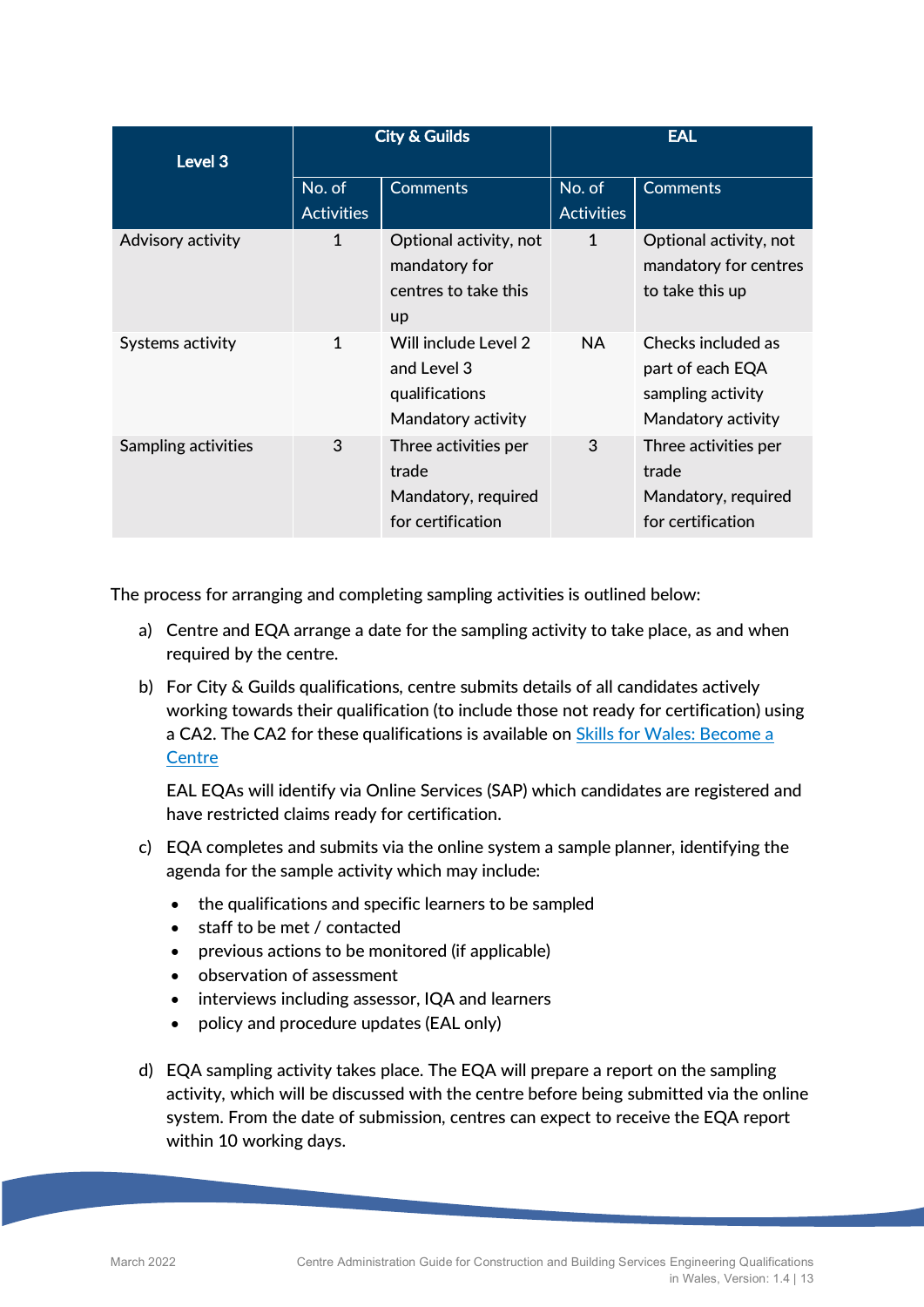#### 2.6.3 Outcome of external quality assurance activities

Upon completion of the external quality assurance activity, the EQA will provide a written report to the awarding body. EQA judgements will be based upon the relevant quality assurance documents and qualifications / assessment guidance. The EQA sampling report will give clear feedback on the conduct and outcomes of the external quality assurance activity in relation to assessment, internal quality assurance and any actions or improvement points.

There are three recommendations that the EQA can make on the sampling report, which require the agreement of the awarding body for the qualification(s) in question:

- certification can proceed for all learners in the cohort
- certification can proceed for some learners
- certification cannot proceed for learners

Where certification is not approved for some or all learners, this will be because there are concerns with the validity and reliability of centre assessment and / or quality assurance. So as not to disadvantage candidates, where certification is recommended for part of the cohort, the awarding body will allow these results to be processed.

If further EQA sampling activities are required to close identified action points and allow certification, these may be charged for (see Appendix 2).

### 2.7 External assessment

Two components of the qualifications are externally assessed by the awarding bodies: the onscreen tests (multiple-choice) and the professional discussion (for the Level 3 qualifications).

#### 2.7.1 On-screen tests

On-screen tests are available bilingually and are electronically marked using the online marking systems: E-volve for City & Guilds and Surpass for EAL.

Electronic marking is subject to quality assurance using automated bench-marked items within the system.

#### 2.7.2 Professional discussion

External assessors will be allocated by the awarding body to undertake the professional discussion with candidates for their Level 3 qualification.

They are conducted on a one-to-one basis, and the external assessor will plan the questions they intend to ask the candidate prior to the discussion taking place.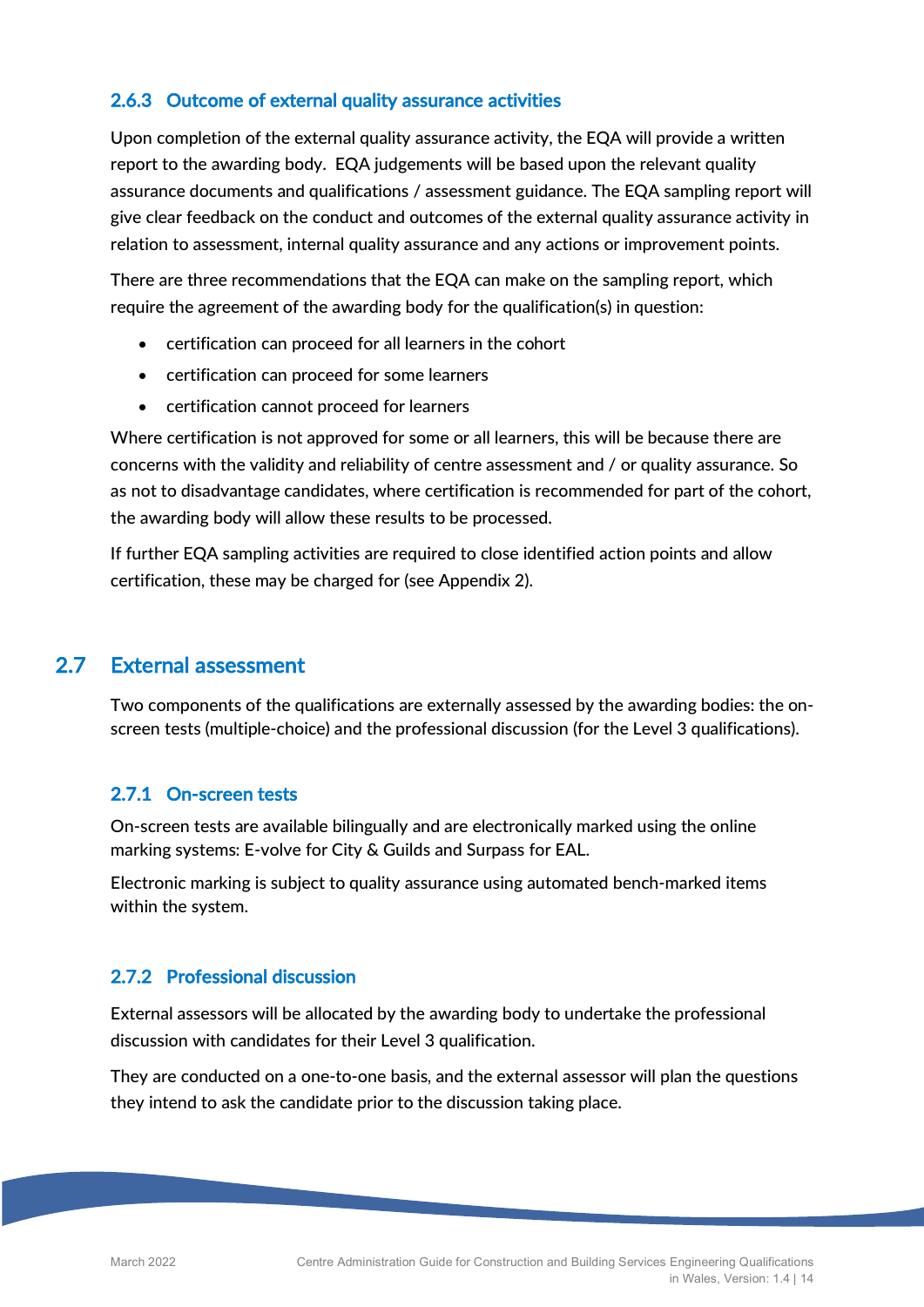Centres will be required to submit statements confirming the candidate is ready for assessment:

- For City & Guilds, centres will use a 'Ready for Assessment Declaration' via the Pro system
- For EAL, centres will submit a 'Ready to Assess' statement submitted via the EAL Prepared system

These statements are mandatory and must be submitted before the professional discussion can take place.

Centres must schedule the EQA sampling activity prior to the external assessment taking place as feedback on the internal quality assurance of the project will indicate if it meets requirements.

# 2.8 Employer confirmation

A key aspect of the internal quality assurance requirements for the Level 3 Apprenticeship qualifications is the Employer Confirmation. All centres must proactively engage in the process for them to understand assessment and qualification standards and ensure learner readiness for assessment.

Centres must internally quality assure the sign off process, to ensure that there is alignment and agreement between themselves and the employer(s). While this evidence is not externally quality assured, the awarding body will incorporate checks that this requirement is being met as part of the EQA process. This includes checking centre plans and processes at the approval stage, and sampling IQA records at the external quality assurance stage.

The awarding body will provide a standardised Employer Confirmation declaration and guide, available in the 'Centre / Qualification Documents' section for each Level 3 qualifications on https://www.skillsforwales.wales/qualifications that clearly identifies the criteria that must be met for sign-off. This form will need to be signed by the candidate, centre and employer and will reviewed during EQA sampling activities.

# 2.9. Awarding body quality assurance documents

Although City & Guilds and EAL have aligned many processes and procedures to make applying and delivering the suite of qualifications easier for centres, each will be responsible for the delivery of qualifications for a specific sector area (see section 1.1). This means there will be several aspects of assessment delivery that can follow the usual business processes and procedures of the respective awarding body, as part of normal regulatory responsibilities.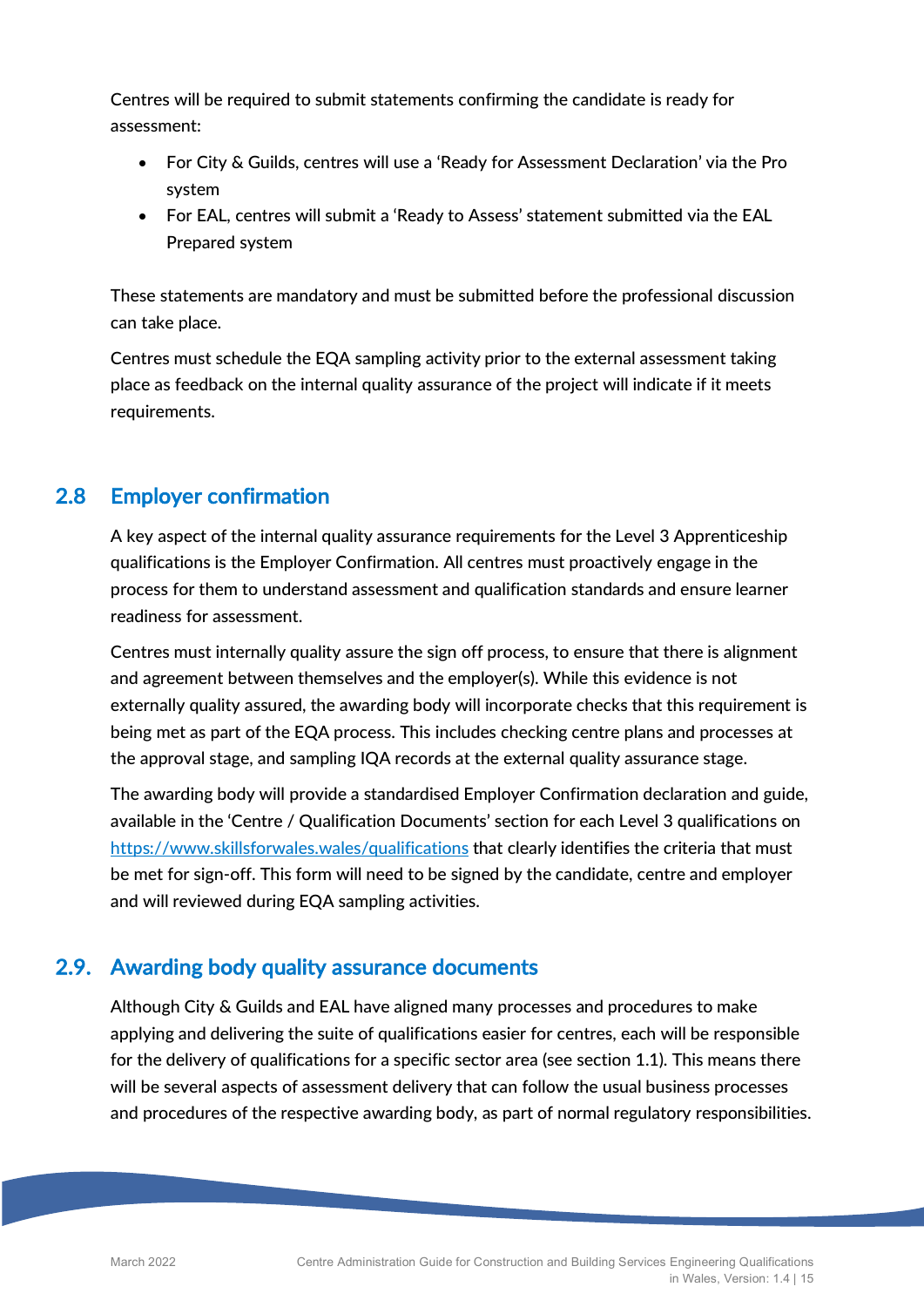The tables below detail established awarding body processes and procedures that apply to the suite of CBSE qualifications:

| <b>City &amp; Guilds Documents</b> |
|------------------------------------|
|------------------------------------|

| <b>Document title</b>                                                           | <b>Description</b>                                                                                                                                                                                                                                                                                                                                                                                                                                                                                                                                                                                                                 |  |  |
|---------------------------------------------------------------------------------|------------------------------------------------------------------------------------------------------------------------------------------------------------------------------------------------------------------------------------------------------------------------------------------------------------------------------------------------------------------------------------------------------------------------------------------------------------------------------------------------------------------------------------------------------------------------------------------------------------------------------------|--|--|
| <b>Centre Contract General</b><br><b>Terms</b>                                  | This forms the written and enforceable agreement between<br>City & Guilds and an approved centre.                                                                                                                                                                                                                                                                                                                                                                                                                                                                                                                                  |  |  |
|                                                                                 | Where a centre application is accepted by City & Guilds it<br>forms an agreement between them, for the delivery of City &<br>Guilds qualifications.                                                                                                                                                                                                                                                                                                                                                                                                                                                                                |  |  |
| <b>Quality Assurance</b><br><b>Standards: Centre</b><br><b>Handbook</b>         | This document is for all approved centres and provides<br>guidance to support delivery of our qualifications. It includes<br>guidance on:                                                                                                                                                                                                                                                                                                                                                                                                                                                                                          |  |  |
|                                                                                 | centre quality assurance criteria and monitoring<br>activities.<br>administration and assessment systems<br>centre-facing support teams<br>centre quality assurance roles and responsibilities                                                                                                                                                                                                                                                                                                                                                                                                                                     |  |  |
| <b>Quality Assurance</b><br><b>Standards: Centre</b><br><b>Assessment guide</b> | This document sets out the minimum common quality<br>assurance requirements for our centre-marked assessments.<br>It incorporates our expectations for centre internal quality<br>assurance and the external quality assurance methods we use<br>to ensure that assessment standards are met and upheld.<br>It also details the range of sanctions that may be put in place<br>where centres do not comply with our requirements, or<br>actions that will be taken to align centre marking to agreed<br>standards.<br>Additionally, it provides detailed guidance on the secure and<br>valid administration of centre-assessments. |  |  |
| <b>JCQ Instructions for</b><br><b>Conducting</b><br><b>Examinations</b>         | This document provides UK centres with information on how<br>to conduct City & Guilds examinations.                                                                                                                                                                                                                                                                                                                                                                                                                                                                                                                                |  |  |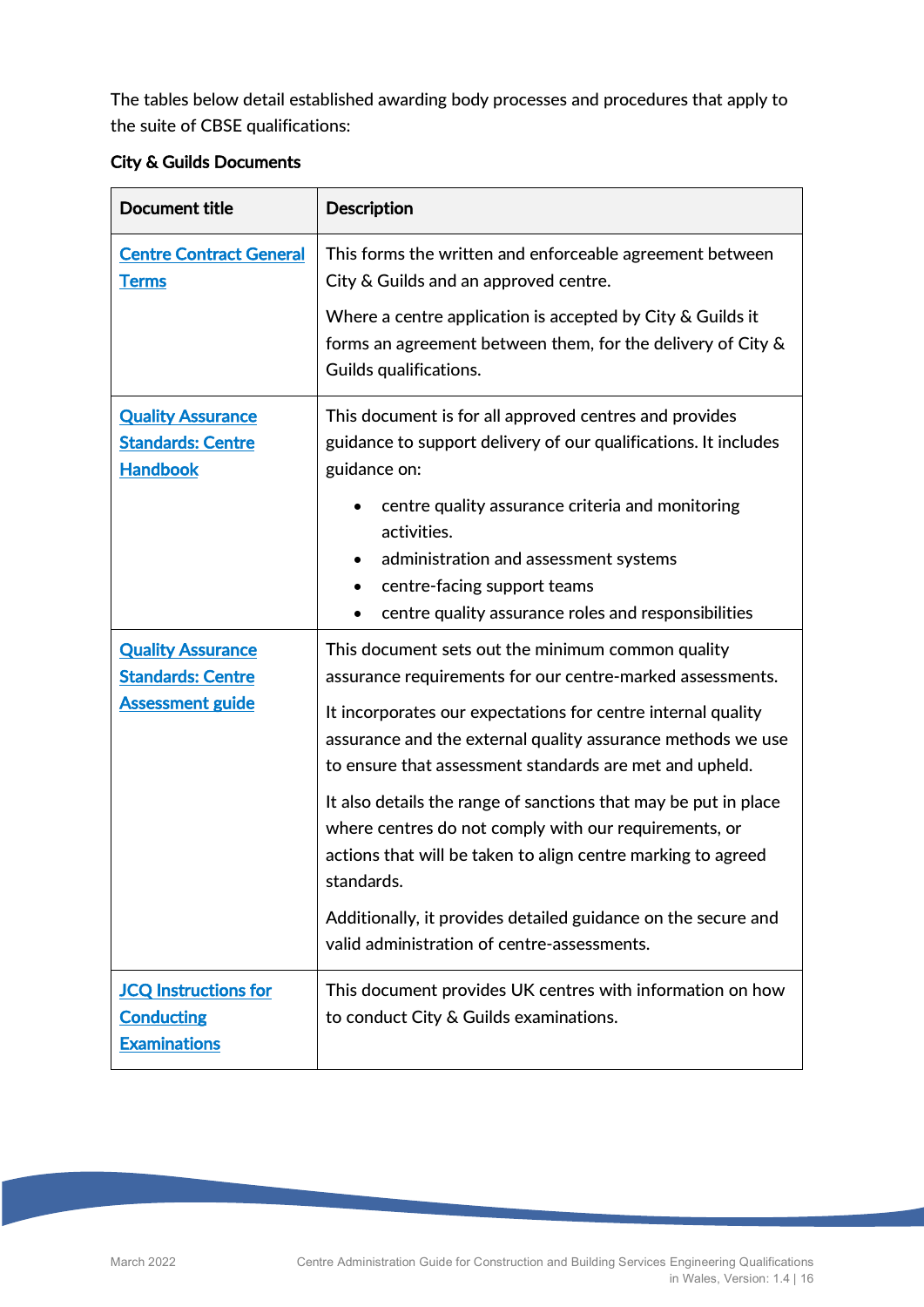| <b>Document title</b>                                                                           | <b>Description</b>                                                                                                                                                                                                                                                                                                                                                                                                                                                         |
|-------------------------------------------------------------------------------------------------|----------------------------------------------------------------------------------------------------------------------------------------------------------------------------------------------------------------------------------------------------------------------------------------------------------------------------------------------------------------------------------------------------------------------------------------------------------------------------|
| <b>Managing cases of</b><br>suspected malpractice in<br>examinations and<br>assessments         | This document sets out the procedures to be followed in<br>identifying and reporting malpractice by centre staff and/or<br>learners and the actions which we may subsequently take.                                                                                                                                                                                                                                                                                        |
| <b>Investigations policy</b>                                                                    | This policy sets out the course of action we will take in<br>responding to and investigating an allegation of suspected<br>malpractice relating to the assessment of qualifications at our<br>approved centres and/or the quality assurance of the<br>assessment process conducted by our approved centres.                                                                                                                                                                |
| <b>Enquiries and Appeals</b><br>for Qualifications                                              | This document explains the process that centres (and in some<br>cases candidates) need to go through to question a decision<br>made relating to the accuracy of results, quality assurance<br>decisions relating to approval and monitoring and outcomes<br>from malpractice investigations. The document also includes<br>the fees associated with each stage of the process, a glossary<br>of terms and points of contact at City & Guilds for Enquiries<br>and Appeals. |
| <b>Access arrangements:</b><br>When and how<br>applications need to be<br>made to City & Guilds | This document describes how to apply for access<br>arrangements, to ensure that impacted candidates can access<br>our qualifications and assessments.                                                                                                                                                                                                                                                                                                                      |
| <b>Feedback and</b><br><b>Complaints Policy</b>                                                 | This document provides definition and examples of<br>Complaints which may occur for a Centre or Learner. The<br>process for making a complaint is described, although a<br>Learner must follow their Centre's process before referring to<br>City & Guilds.                                                                                                                                                                                                                |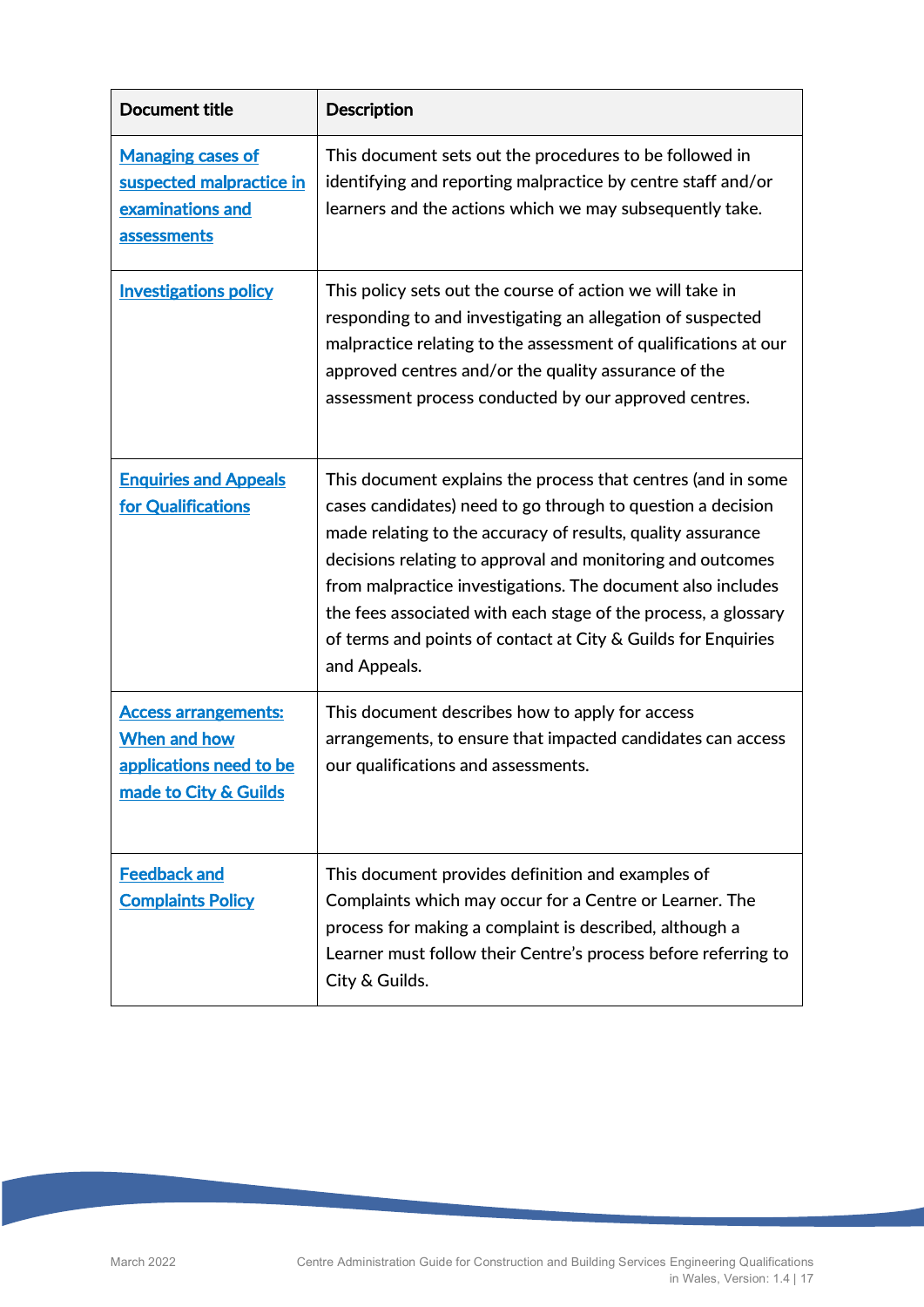#### EAL Documents

| <b>Document title</b>                                                                          | <b>Description</b>                                                                                                                                                                                                                                                                                                                                                                                                |  |
|------------------------------------------------------------------------------------------------|-------------------------------------------------------------------------------------------------------------------------------------------------------------------------------------------------------------------------------------------------------------------------------------------------------------------------------------------------------------------------------------------------------------------|--|
| <b>General Conditions for</b><br><b>Centres (Centre</b><br>Recognition<br><b>Requirements)</b> | This forms the written and enforceable agreement between<br>EAL and an approved/recognised centre.<br>This document is available to centres by logging into Smarter<br>Touch                                                                                                                                                                                                                                      |  |
| <b>Quality Assurance</b><br><b>Requirements (for</b><br><b>Centres</b> )                       | This document is intended to provide an overview and to be a<br>reference guide for centres on EAL's quality assurance<br>requirements so that the security and integrity of EAL's<br>qualifications are maintained.<br>It is part of a customer-facing policy package that links to the<br>EAL risk management strategy and provides guidance on<br>centre engagement covering relevant aspects of EAL policies. |  |
| <b>Instructions for</b><br><b>Conducting</b><br><b>Examinations (EAF1)</b>                     | This document sets out instructions designed to direct and<br>assist EAL centres to ensure paper or on-screen examinations<br>are undertaken in a consistent and fair manner for each<br>candidate, with no undue advantage or disadvantage.                                                                                                                                                                      |  |
| <b>Complaints Policy</b>                                                                       | This document provides details of the process in which<br>complaints can be made to EAL.                                                                                                                                                                                                                                                                                                                          |  |
| <b>Appeals Policy</b>                                                                          | This document explains the process that centres (and in some<br>cases candidates) need to go through to appeal against a<br>product or service delivered by EAL. Included within are<br>grounds for appeal, such as questioning a decision made<br>relating to the accuracy of results, quality assurance decisions<br>relating to approval and monitoring and outcomes from<br>malpractice investigations.       |  |
|                                                                                                | The document also includes the fees associated with each<br>stage of the process and points of contact at EAL for<br><b>Enquiries and Appeals.</b>                                                                                                                                                                                                                                                                |  |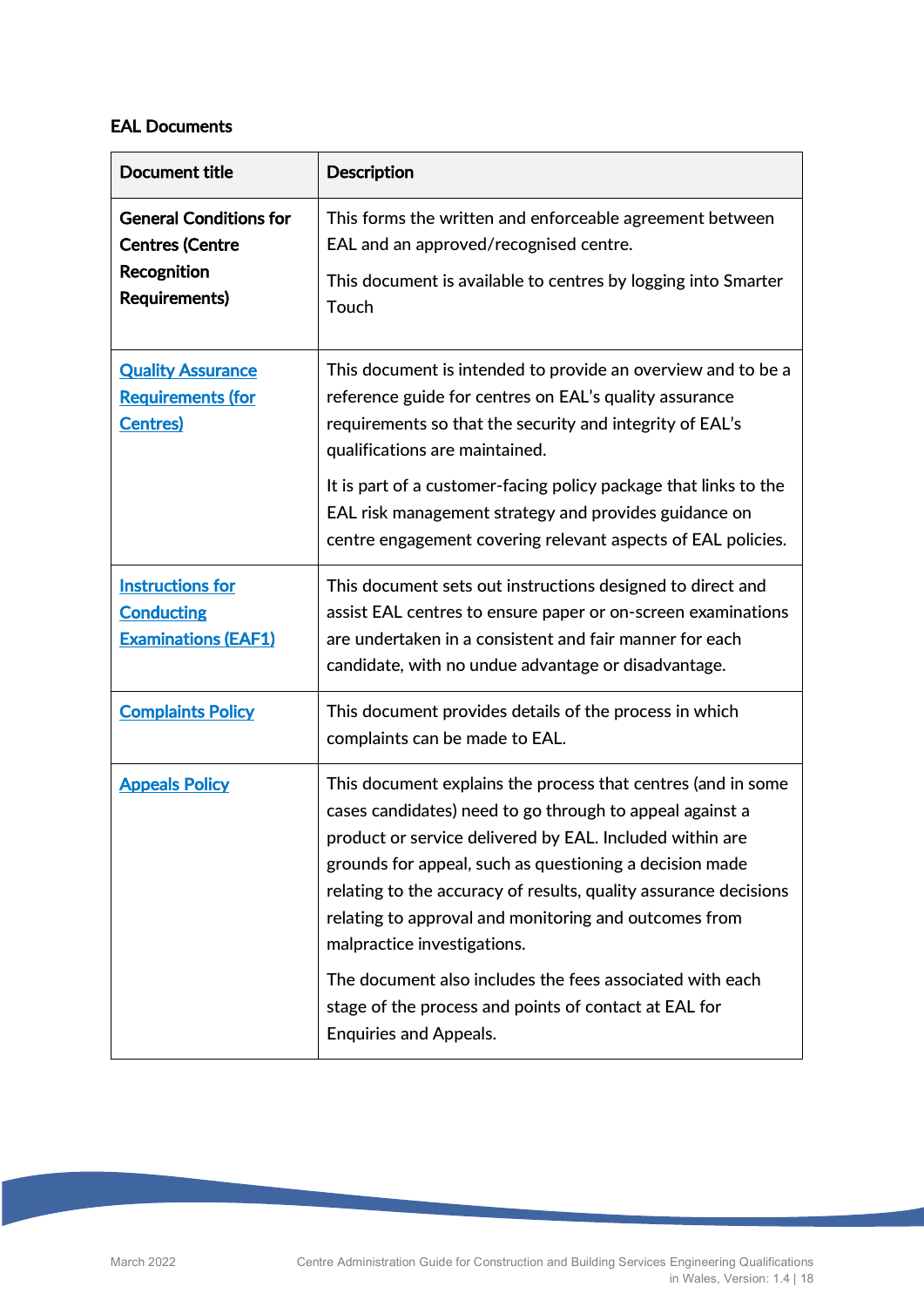| Document title                                                               | <b>Description</b>                                                                                                                                                                                                                                                                |
|------------------------------------------------------------------------------|-----------------------------------------------------------------------------------------------------------------------------------------------------------------------------------------------------------------------------------------------------------------------------------|
| <b>Reasonable Adjustments</b><br>and Special<br><b>Considerations Policy</b> | This document explains how and when a centre should apply<br>for a reasonable adjustment or special consideration for one<br>or more of its learners, sets out the process by which EAL will<br>decide on any requests made, and specifies how decisions will<br>be communicated. |
| <b>Malpractice and</b><br><b>Maladministration Policy</b>                    | The document provides definitions and the process by which<br>a suspected or alleged instance of malpractice or<br>maladministration can be reported. It provides details about<br>EAL's investigation approach.                                                                  |

# Appendix 1 Customer approval journey

Construction and Building Services Engineering centre and qualification approval process and customer journey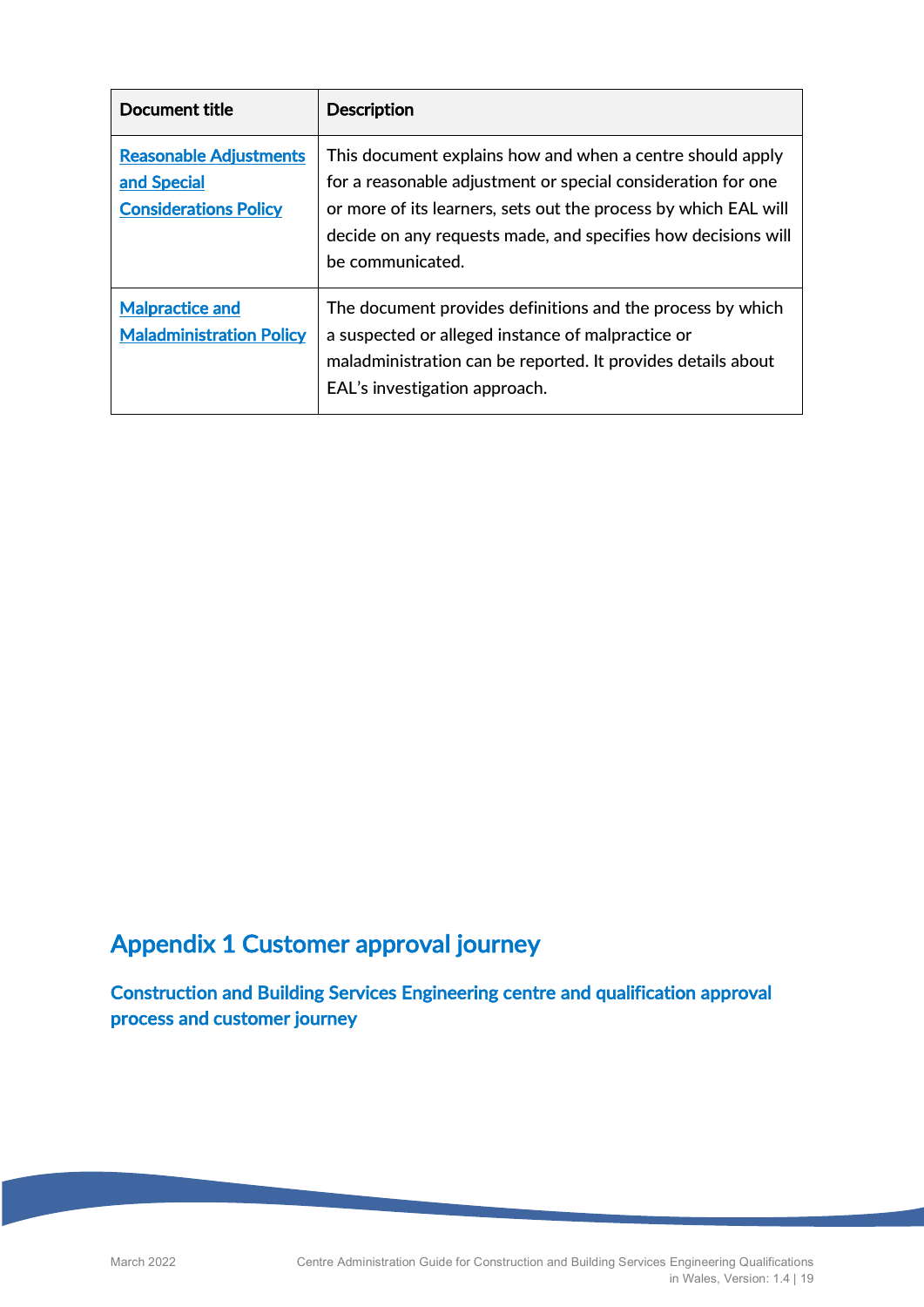

# **Appendix 1 - Customer approval journey**

## **Construction and Building Services Engineering Centre and Qualification Approval Process and Customer Journey**



**Introduction to working with City & Guilds/ EAL**

**Centre Administration Guide for Construction and building services engineering**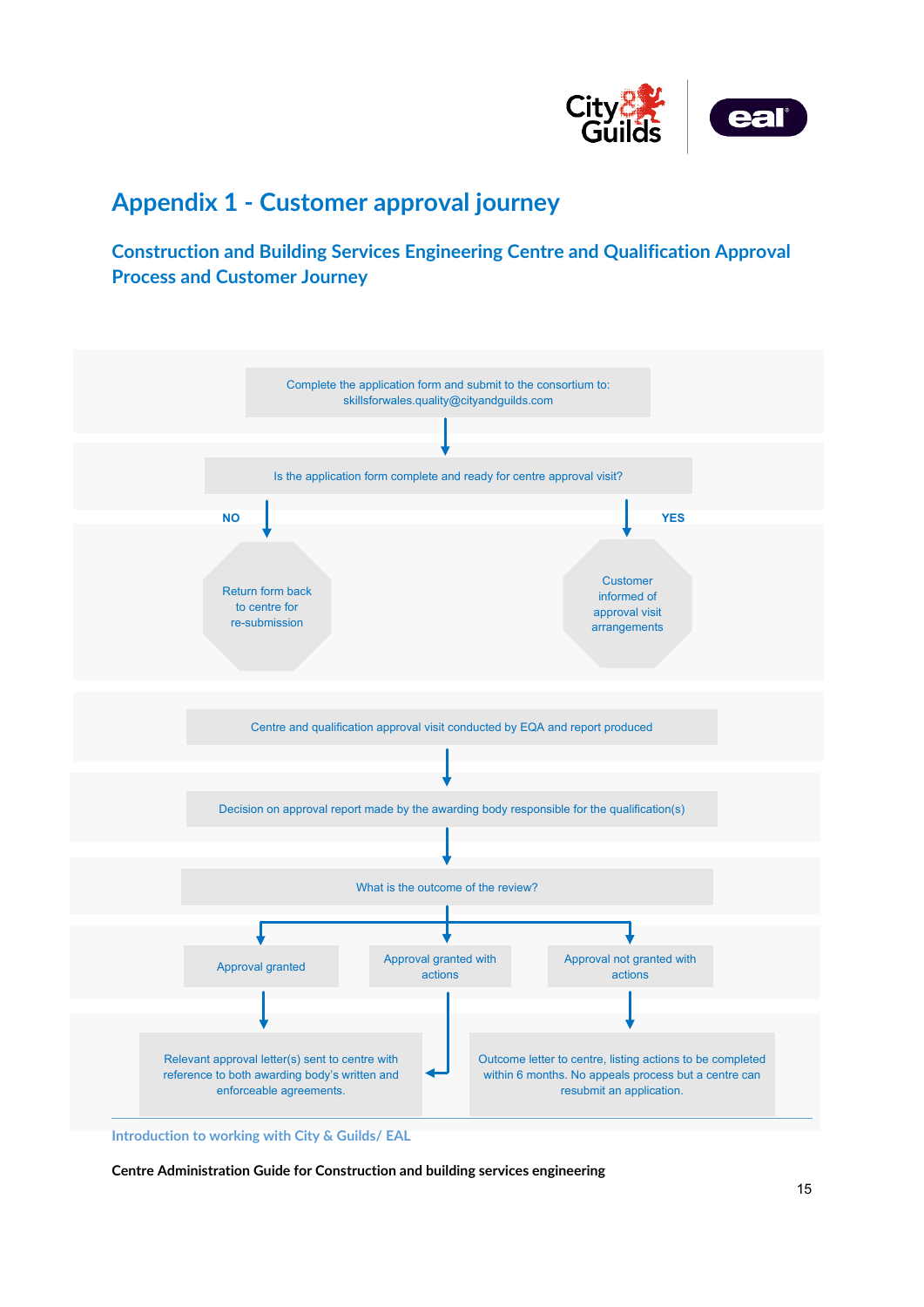# Appendix 2 Additional Fees

The tables below outline circumstances when a centre will be charged additional fees, and what those fees are.

There will be no charge for centre and qualification approval, however should further EQA activity be required in order to close off actions raised during the approval, then this activity will be chargeable (as outlined below) and the centre invoiced. Similarly, should a centre resubmit an approval application after it was initially rejected, the EQA activity will be charged for.

Post approval, the first three sampling activities will be free of charge to the centres and will take place as scheduled between the centre and EQA.

Centres will be offered a free of charge advisory activity with their EQA to take place early in the qualification delivery. The purpose of this is to offer guidance and support.

The tables on the following pages outline when charges will apply; it is not exhaustive, however gives an overall picture of what may be charged for.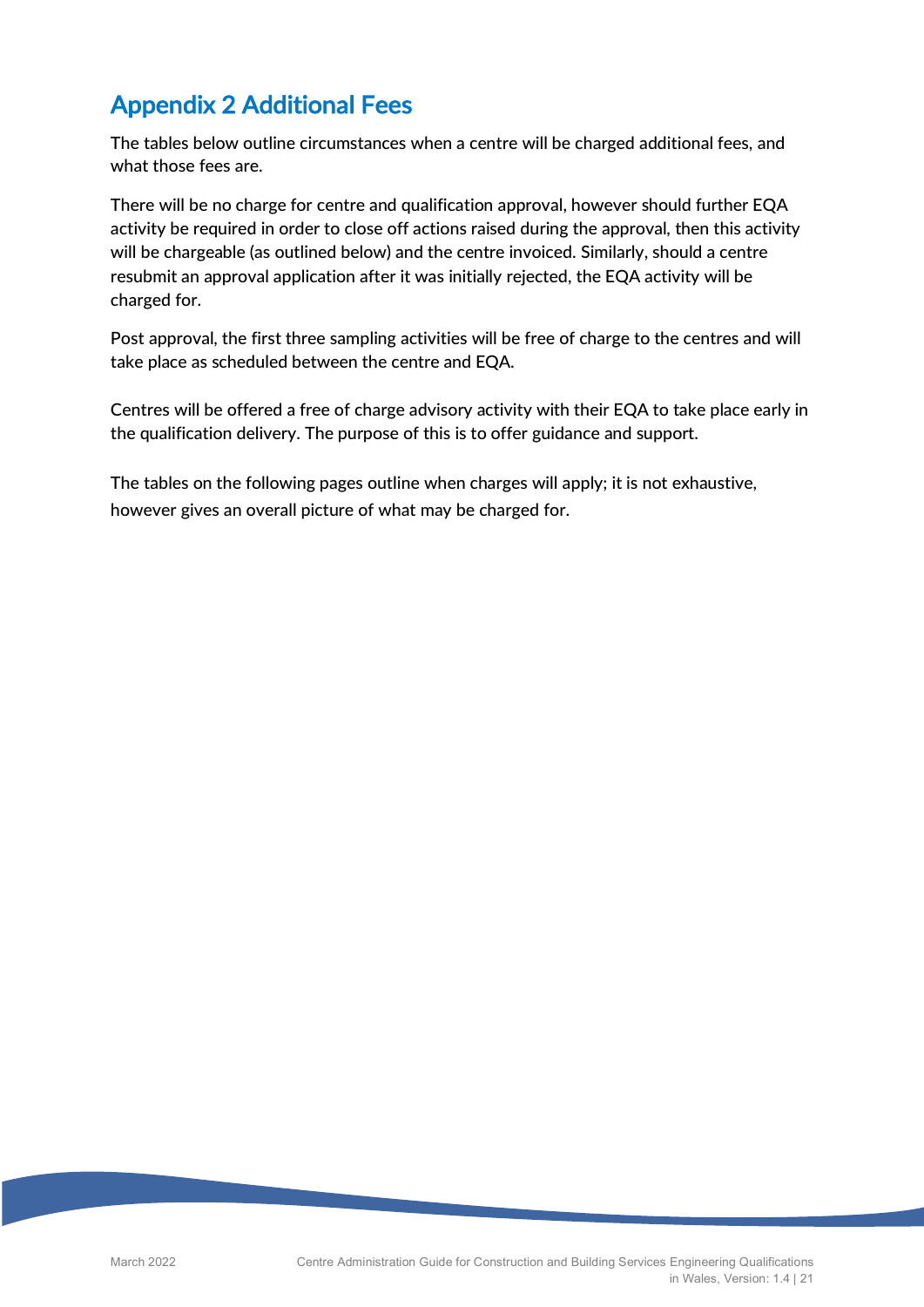# Centre and Qualification Approval

| <b>Outcome</b>                            | <b>Rationale</b>                                                                                                                                                                                                                                                                               | <b>Actions</b>                                                                                                                                                                    | <b>Example</b>                                                                                                                                         | <b>Chargeable</b><br>activity?               |
|-------------------------------------------|------------------------------------------------------------------------------------------------------------------------------------------------------------------------------------------------------------------------------------------------------------------------------------------------|-----------------------------------------------------------------------------------------------------------------------------------------------------------------------------------|--------------------------------------------------------------------------------------------------------------------------------------------------------|----------------------------------------------|
| Approval<br>granted with<br>actions       | Centre has met<br>most criteria for<br>centre and / or<br>qualification<br>approval.<br>Outstanding<br>elements could be<br>easily corrected and<br>would not have an<br>adverse effect on<br>learners or the<br>integrity of the<br>qualification(s).                                         | Approval report<br>will clearly list<br>outstanding<br>(minor) actions to<br>be completed by<br>the centre. Centre<br>can register/enter<br>learners with the<br>awarding bodies. | Centre has<br>elements of<br>policies missing<br>that would not<br>impact on<br>assessment or<br>learner<br>experience.                                | N/A                                          |
| Approval<br>not granted -<br>with actions | Applicant has not<br>met the<br>requirements for<br>centre and/or<br>qualification<br>approval. Issues<br>identified could<br>have a significant<br>impact on the<br>integrity and validity<br>of the<br>qualification(s) or<br>the effective<br>operation of a<br>centre if not<br>addressed. | Centre and/or<br>qualification<br>approval will not<br>be confirmed.<br>Approval report<br>will list<br>outstanding<br>actions to be<br>completed.                                | Centre does not<br>have<br>occupationally<br>competent<br>assessment/IQA<br>staff or cannot<br>meet the<br>requirements of<br>the<br>qualification(s). | <b>Additional fee</b><br>will be<br>charged. |

#### Activities post-approval

| <b>Activity</b>                                                                                                                                                                                                       | <b>Chargeable</b> |
|-----------------------------------------------------------------------------------------------------------------------------------------------------------------------------------------------------------------------|-------------------|
| Level 2:<br>City & Guilds - Three sampling activities per year in total for Core,<br>$\bullet$<br>Foundation and Progression qualifications combined<br>EAL - Two sampling activities per year per trade<br>$\bullet$ | N/A               |
| Level $3$ :<br>City & Guilds - Three sampling activities per year per trade<br>$\bullet$<br>EAL - Three sampling activities per year per trade<br>$\bullet$                                                           |                   |
| EAL may combine Level 2 and 3 sampling for each trade where appropriate as<br>agreed with the centre.                                                                                                                 |                   |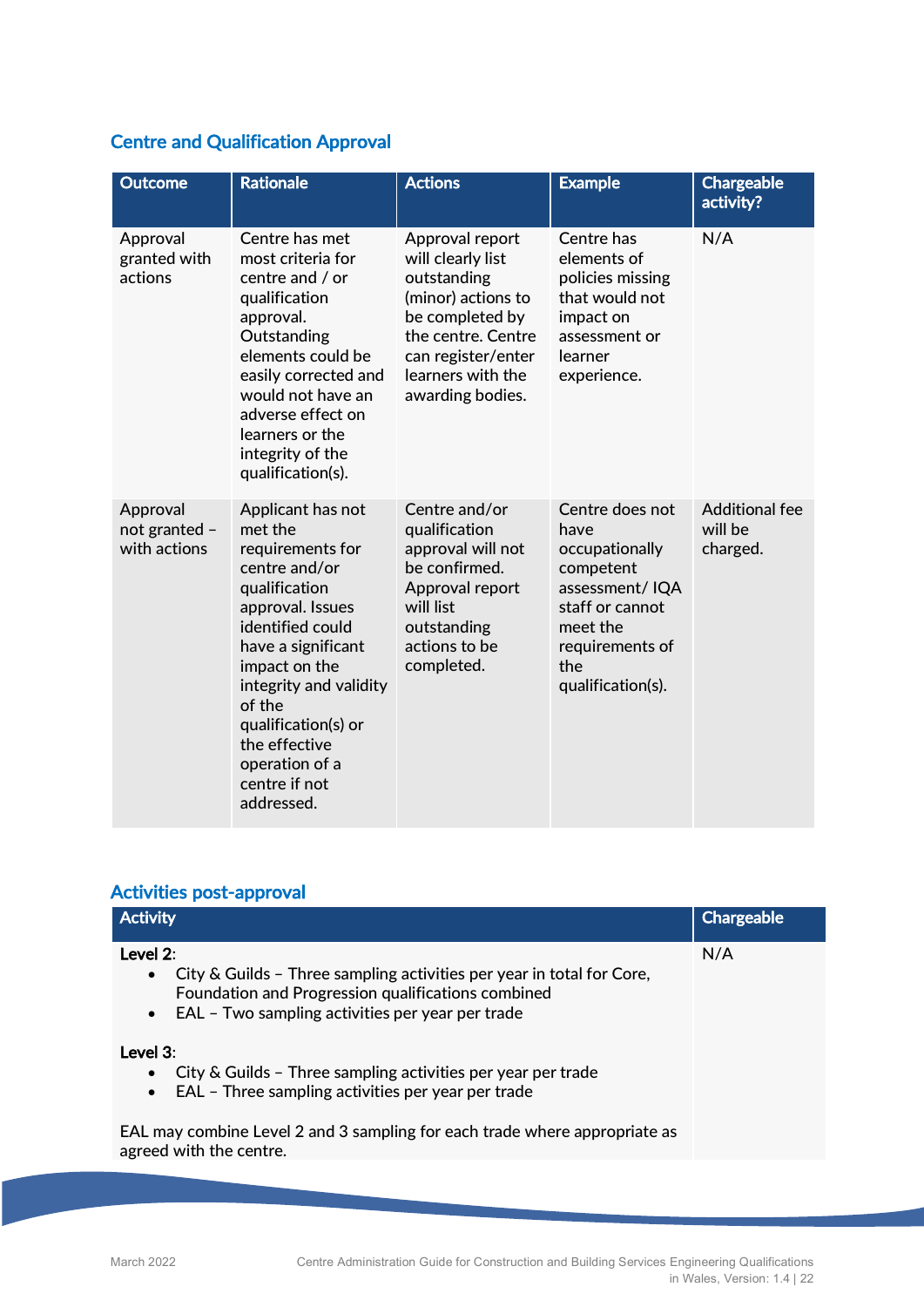| One initial advisory activity (expected to take place 3-4 months after first<br>registrations, to be scheduled between EQA and centre) to offer support to<br>centres                                                          | N/A                    |
|--------------------------------------------------------------------------------------------------------------------------------------------------------------------------------------------------------------------------------|------------------------|
| Systems activity to ensure management systems are in place                                                                                                                                                                     | N/A                    |
| EQA sampling strategy will guide EQAs in selecting the size of sample.                                                                                                                                                         | N/A                    |
| Additional / lengthened EQA sampling activities may be undertaken due to<br>increased centre risk identified, eg, one or a combination of:                                                                                     |                        |
| Centre with high volumes of candidates to be resulted<br>Staffing changes notified to EQA and awarding body<br>Large number of assessment sites                                                                                |                        |
| Individual candidate circumstances outside of the centre's control affecting<br>when certificates can be claimed, eg, (this list is not exhaustive and we will<br>work with centres to consider all reasonable circumstances): | N/A                    |
| Pregnancy / maternity<br>$\bullet$<br><b>Sickness</b><br>Redundancy<br>$\bullet$<br>Emigration<br>$\bullet$                                                                                                                    |                        |
| Actions identified during sampling activities that are not met, requiring further<br>EQA activity in order to release results                                                                                                  | Chargeable             |
| Actions identified during activities requiring information to close them which<br>can be submitted electronically via online systems / email                                                                                   | N/A                    |
| Centre request for additional activities, for instance, advisory activity for new<br>centre staff involved in the delivery, assessment and internal quality assurance<br>of the qualification(s)                               | Chargeable<br>activity |

# Centre charges

| <b>Type of activity</b>                           | <b>City &amp; Guilds</b> | <b>EAL</b> |
|---------------------------------------------------|--------------------------|------------|
| Additional quality assurance activity,<br>remote  | £300                     | £300       |
| Additional quality assurance or<br>advisory visit | £550                     | £550       |